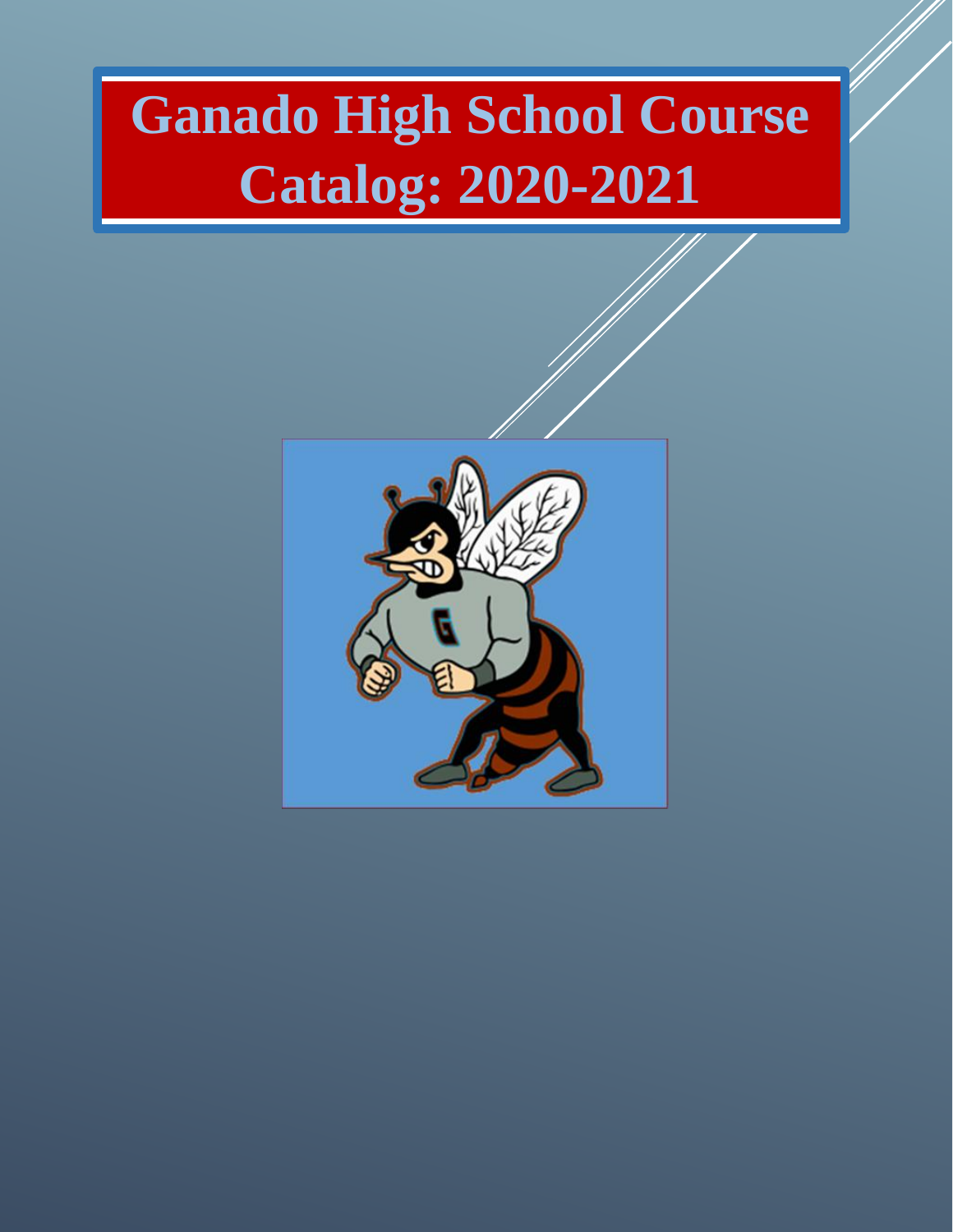# **Table of Contents**

Ganado High School Course Catalog: 2019-2020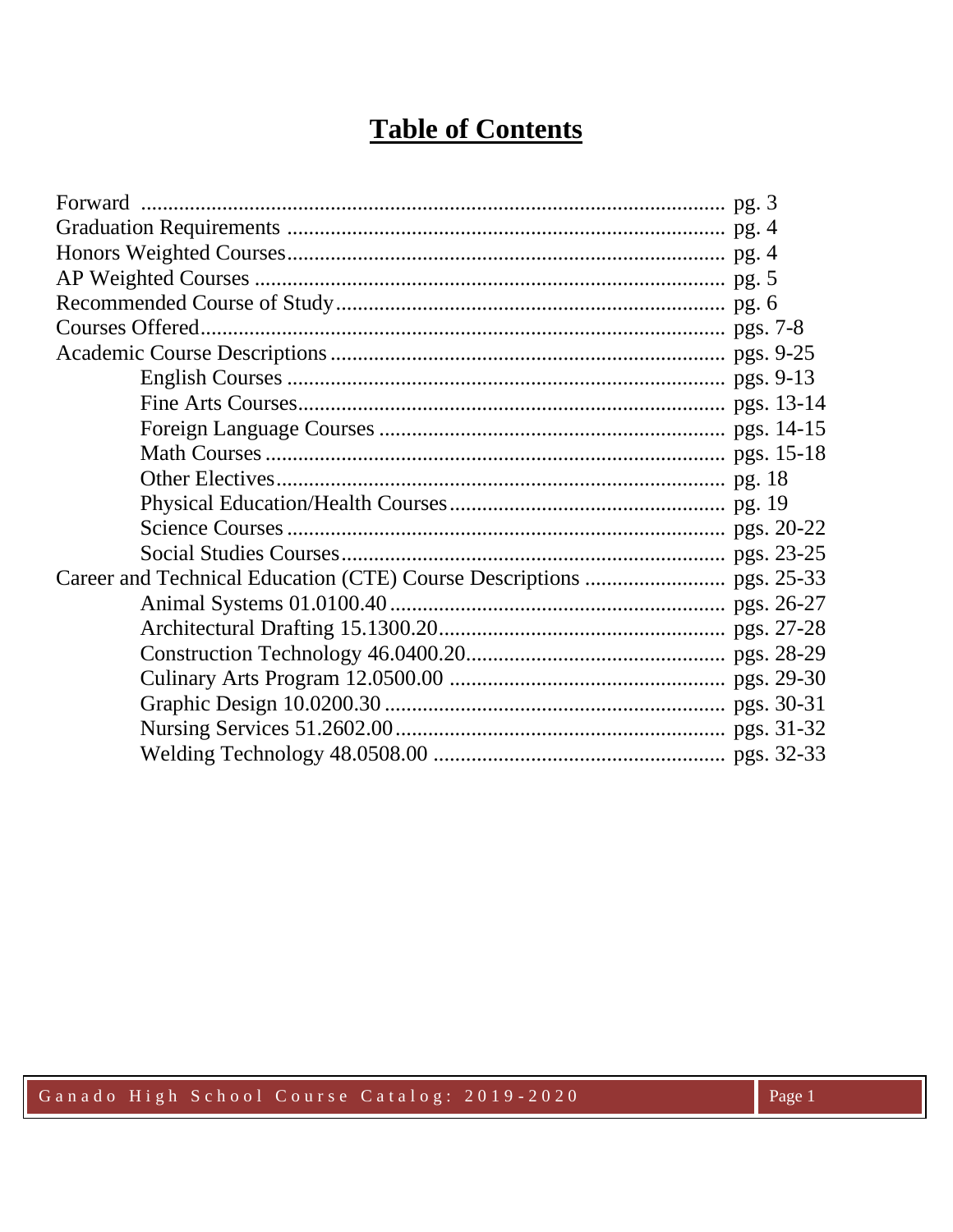

# **G.U.S.D. #20 Governing Board and Administration**

Christine Lynch, Board President Teresa M. Sells-Gorman, Clerk Wanda Begay, Member Marcarlo Roanhorse, Member Judy James, Member Dr. Betsy Dobias, Acting Superintendent

## **G.U.S.D. #20 Mission Statement**

"Ensure all students receive a quality education and strengthen Diné cultural values for life-long learning."

## **G.U.S.D. #20 Vision Statement**

"To be a professional learning community that focuses on students exceeding educational expectations."

## **Ganado High School Mission Statement**

To provide a rigorous and applicable curriculum, which allows all students to succeed for college and/or careers."

## **Ganado High School Vision Statement**

**G**raduate **O**n time, on task **A**ttendance over 90% **L**earn **S**tudy

Ganado High School Course Catalog: 2019-2020 Page 2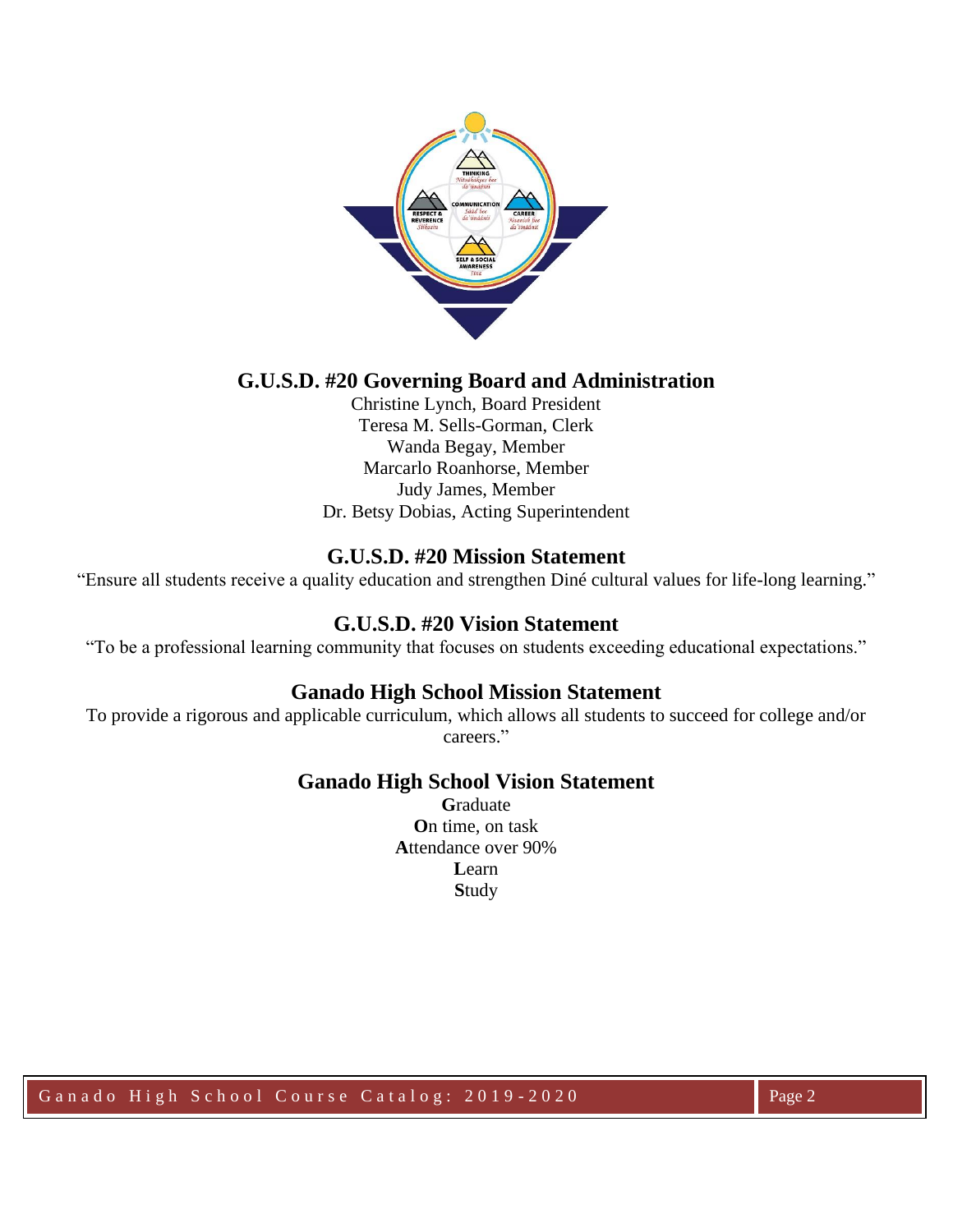# **FORWARD**

#### **TO STUDENTS AND PARENTS:**

Ganado High School is proud to offer the 2020-2021 course catalog to students and parents. As determined by the Arizona Department of Education (ADE), students are expected to meet graduation requirements set forth by ADE. Please be aware, some courses in the course catalog may not be available at the time of scheduling or at the start of the school year. The course catalog is to be used as a guide in planning your high school academic program so that you are aware of graduation requirements, course offerings and prerequisites.

As you plan your program, be sure to:

- 1. Select courses that meet graduation requirements and meet the prerequisites. (Take the highest level you can handle successfully.)
- 2. Check to see if you have met the prerequisite for each course.
- 3. Make alternative course selections so you will not be randomly placed as courses fill.
- 4. Obtain teacher's signature for any course requiring prerequisites.
- 5. Check to see that your registration form is complete, including your parent/guardian signature. Incomplete forms cannot be processed and may delay registration.
- 6. Discuss your schedule with your parents, teachers and counselor so that the courses are appropriate for your career pathway and/or college plans.

## **Remember, schedules will not be changed unless:**

The course is cancelled or full.

The course was completed in summer school, Saturday school, or by correspondence.

The course was already passed.

The student is in the wrong level of an academic requirement.

## **Non-Discrimination Policy**

*It is the policy of the Ganado Unified School District to prohibit discrimination and harassment in any program and activity including vocational/technical education programs, and to provide equal access to all students regardless of sex, race, color, religion, ancestry, national origin, physical handicap and/or medical condition. The lack of English language skills shall not be a barrier to admission and participation in the district's activities and programs. In addition, the right of a student to participate fully in classroom instruction shall not be abridged or impaired because of any other reason not related to the student's individual capabilities.*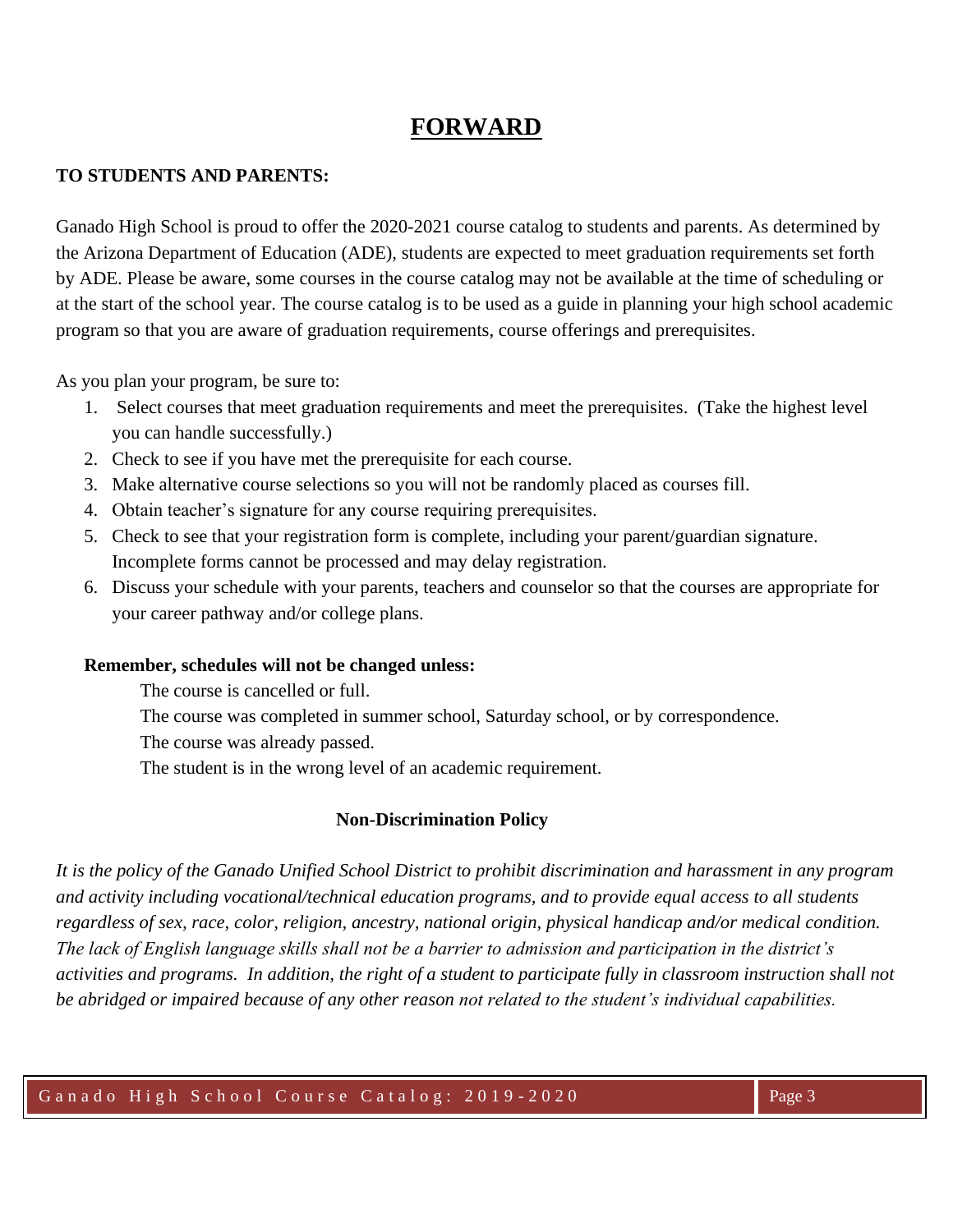# **GRADUATION REQUIREMENTS**

Students and parents should not assume that colleges and universities would recognize Ganado High School's weighted grade in their GPA calculation or admissions formulas. Depending on who is reviewing a student's Grade Point Average (GPA), it can vary widely. High schools, colleges, scholarships, and grant programs all make their own decisions about how they calculate a student's GPA.

| <b>Grades</b> | <b>Performance</b>   | Un-weighted<br><b>Grade Points</b> | <b>Weighted Honors</b><br><b>Grade Points</b> | <b>Weighted AP</b><br><b>Grade Points</b> |
|---------------|----------------------|------------------------------------|-----------------------------------------------|-------------------------------------------|
|               | <b>EXCELLENT</b>     |                                    | 4.5                                           |                                           |
|               | <b>ABOVE AVERAGE</b> |                                    | 3.5                                           |                                           |
|               | <b>AVERAGE</b>       |                                    | 2.5                                           |                                           |
|               | <b>BELOW AVERAGE</b> |                                    |                                               |                                           |
|               | <b>FAILING</b>       |                                    |                                               |                                           |

*Current Graduation Requirements 2020-2021*

| English                 | 4.0 credits  |
|-------------------------|--------------|
| <b>Mathematics</b>      | 4.0 credits  |
| Science                 | 3.0 credits  |
| <b>Social Studies</b>   | 3.0 credits  |
| <b>CTE</b> or Fine Arts | 1.0 credits  |
| PE/Health               | 1.0 credits  |
| Electives               | 6.0 credits  |
| Total                   | 22.0 credits |

# **HONORS WEIGHTED COURSES**

Honors level courses have higher rigor and expectations for independent student work; therefore, they are given more weight in comparison to general level courses. The grade received in the following courses will be given the designated weight in the computation of the Grade Point Average (GPA). This will be in accordance with the state universities' academic index of class ranking. Ganado High School reserves the right to add additional classes to this list as we begin to offer more classes in accelerated areas. No student will be denied access to these courses provided they follow the prerequisites needed to be successful in these courses, and that they and the parents understand the commitment for success.

**A= 4.5 B=3.5 C=2.5 D=1.0 F=0**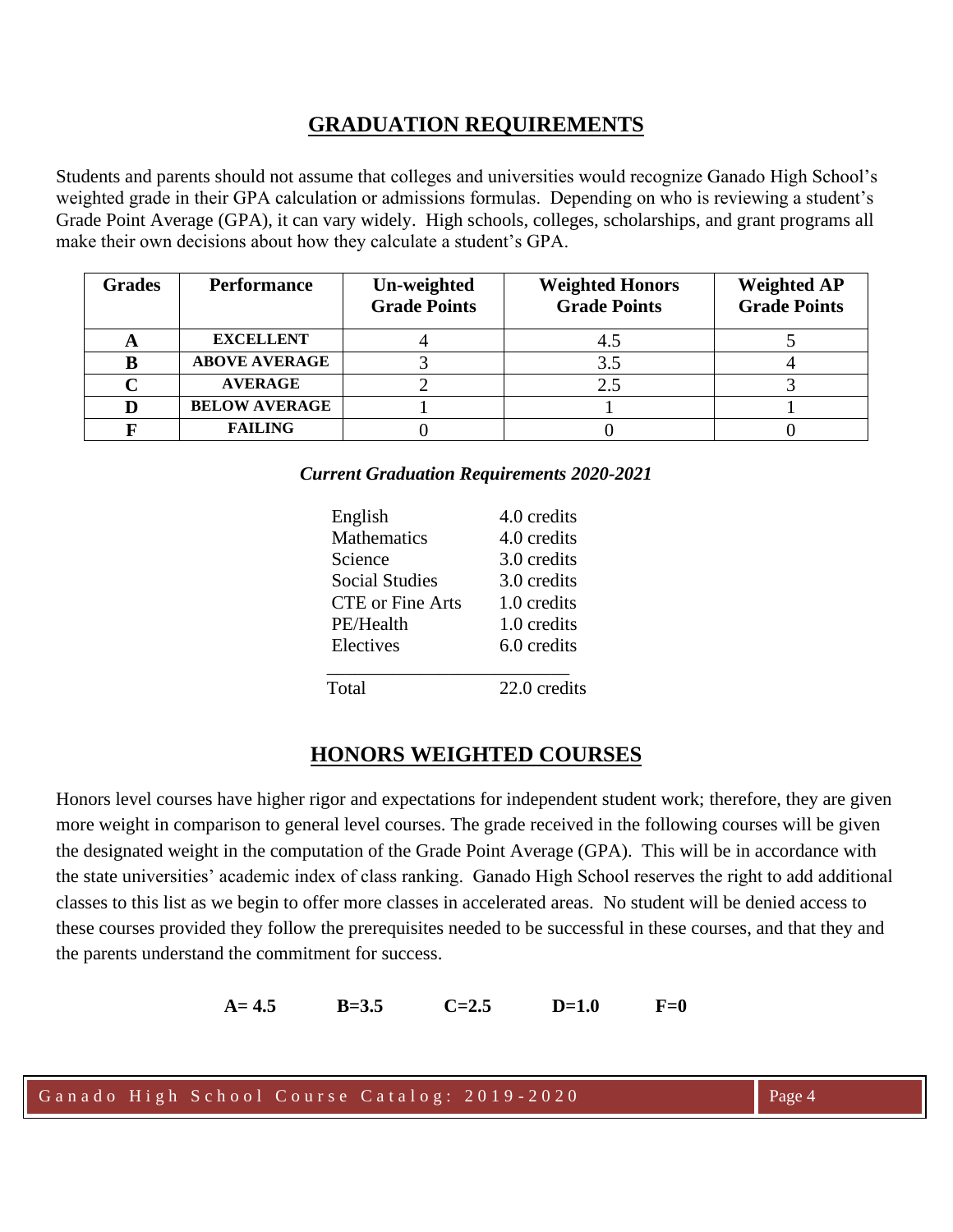## **AP WEIGHTED COURSES**

AP Literature & Composition AP English Language & Composition AP Biology AP Calculus AB AP US History AP U.S. Government & Politics AP Microeconomics AP World History All Dual Enrollment CTE classes All NPC TALON Courses **A= 5.0 B=4.0 C=3.0 D=1.0 F=0**

*The student(s) with the highest GPA/class ranking will be considered for the Valedictorian/Salutatorian at graduation.* A student who transfers to Ganado High School after their freshman year will not be given weighted credit for classes taken at another school, unless those classes have been taken in their junior or senior year. They must be the same weighted classes offered at Ganado High School to receive the weighted grade. The Top 10%, Valedictorian, and Salutatorian will be selected from the 2021 cohort.

G a n a d o High School Course Catalog: 2019-2020 Rage 5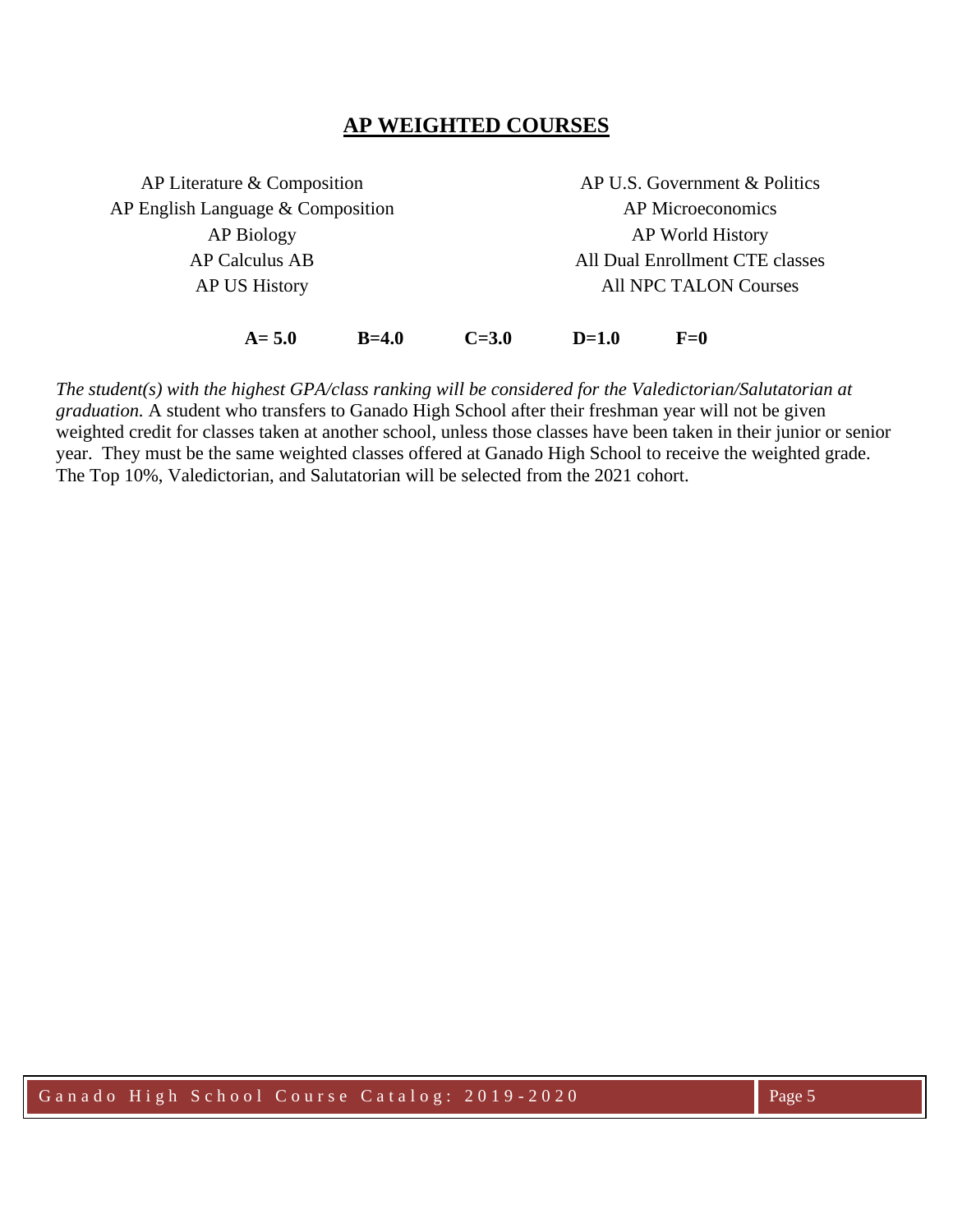# **RECOMMENDED COURSE OF STUDY**

| <b>Curriculum</b>     | <b>GHS</b> General<br><b>Program of Study</b> | <b>GHS CTE Program of</b><br><b>Study</b> | <b>GHS University</b><br><b>Bound Program of</b><br><b>Study</b> |
|-----------------------|-----------------------------------------------|-------------------------------------------|------------------------------------------------------------------|
| English               | 4 (English 9, English                         | 4 (English 9, English                     | 4 (English 9, English                                            |
|                       | 10                                            | 10                                        | 10                                                               |
|                       | English 11, English                           | English 11, English                       | English 11, English                                              |
|                       | 12) OR AP and/or                              | 12) OR AP and/or                          | 12) OR AP and/or                                                 |
|                       | Honors                                        | Honors                                    | Honors                                                           |
| Math                  | 4 (Algebra 1,                                 | 4 (Algebra 1,                             | 4 (Algebra 1,                                                    |
|                       | Geometry, Algebra 2,                          | Geometry, Algebra 2,                      | Geometry, Algebra 2,                                             |
|                       | additional math)                              | additional math)                          | additional math)                                                 |
| Science               | 3 Lab Sciences                                | 3 Lab Sciences                            | 4 Lab Sciences                                                   |
|                       | (Biology, Earth                               | (Biology, Earth                           | (Biology, Earth                                                  |
|                       | Science, additional                           | Science, additional                       | Science, additional                                              |
|                       | science)                                      | science)                                  | science)                                                         |
| <b>Social Studies</b> | 3 (world                                      | 3 (world                                  | 3 (world                                                         |
|                       | History/Geography,                            | History/Geography,                        | History/Geography,                                               |
|                       | US/AZ History,                                | US/AZ History,                            | US/AZ History,                                                   |
|                       | Economics, US                                 | Economics, US                             | Economics, US                                                    |
|                       | Government)                                   | Government)                               | Government)                                                      |
| PE/Health             | 1                                             | $\mathbf{1}$                              | 1                                                                |
| Fine Arts (or CTE)    | 1                                             |                                           | 1                                                                |
| <b>CTE</b>            |                                               | 3-4(depends on CTE                        |                                                                  |
|                       |                                               | Program)                                  |                                                                  |
| Electives             | 6                                             | $3-4$                                     | 3 (May include CTE                                               |
|                       |                                               |                                           | Courses)                                                         |
| Foreign Language      |                                               |                                           | 2 (has to be the same                                            |
|                       |                                               |                                           | language i.e. Spanish 1                                          |
|                       |                                               |                                           | and Spanish 2)                                                   |
| <b>TOTAL REQUIRED</b> |                                               |                                           |                                                                  |
| <b>COURSES</b>        | 22                                            | 22                                        | 22                                                               |

Chief Manuelito scholarship requires 1 credit of Navajo Language 1, 0.5 credit of Dine History & Government, 21+ ACT score and 3.2 G.P.A or above. The lower the ACT score the higher GPA requirement. Must be enrolled with the Navajo Nation Tribal Enrollment.

Foreign Language –The 3 universities in Arizona accepts Dine language as a Foreign Language requirements other universities DO NOT ACCEPT Dine Language as a Foreign Language. PLEASE check with the University the student will be attending.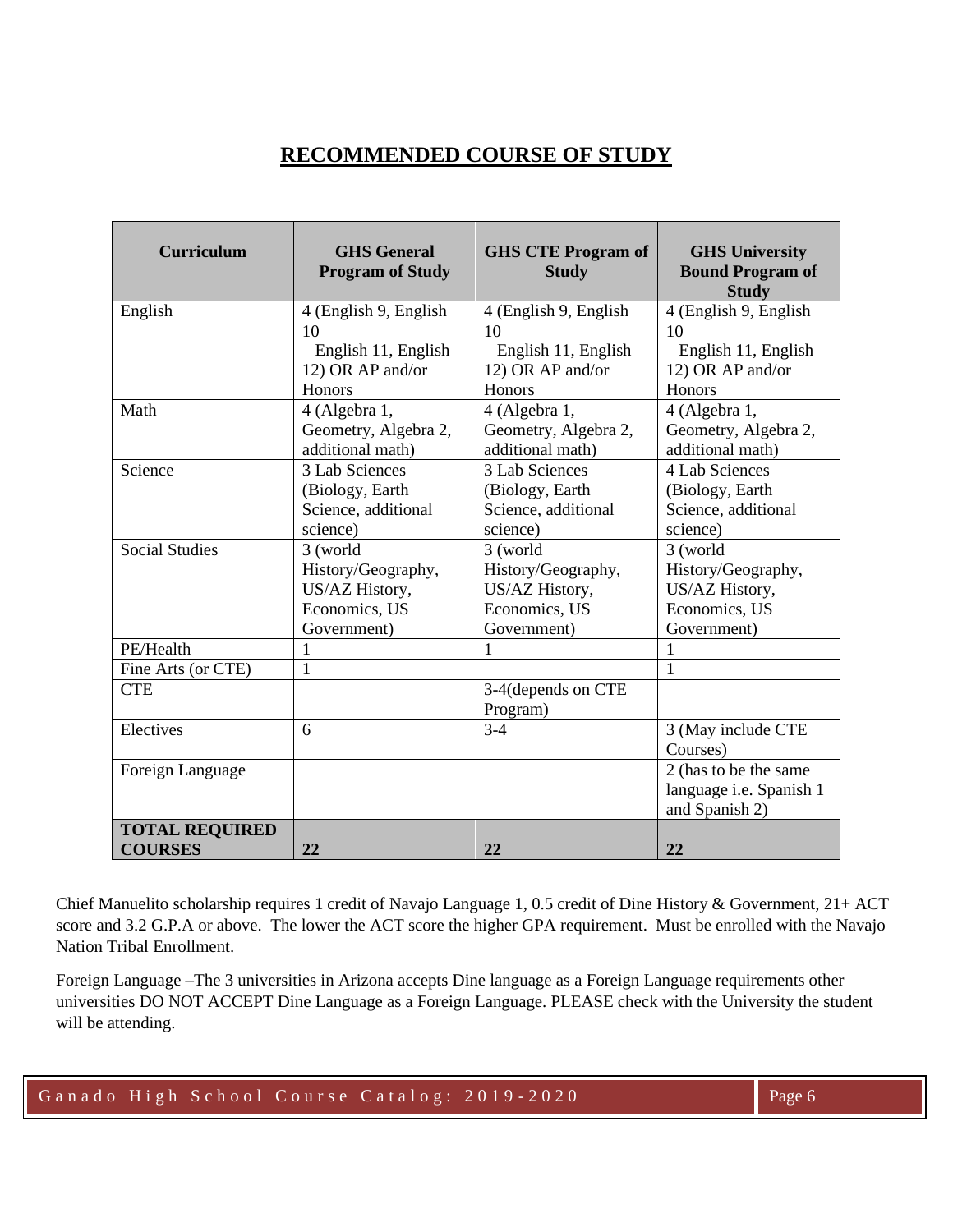# **COURSES OFFERED**

#### **English (4 credits required)**

- English 9/Speech
- Honors English 9/Speech
- English 10/Speech
- Honors English 10/Speech
- English 11/Speech
- AP Literature & Composition
- English 12/Speech
- AP English Language and Composition
- NPC TALON ENL 101
- NPC TALON ENL 102

## *English Electives*

- Reading Intervention
- Newspaper/Journalism
- Newspaper II/Journalism II
- Southwest Literature
- Creative Writing
- Public Speaking

## **Fine Arts**

- Elements of Art (Art I)
- Principals of Design (Art II)
- Art Studio (Art III)
- Advanced Art Studio (Art IV)
- NPC TALON ART 101
- NPC TALON SPT 130 (Intro to Theater)

## **Foreign Language**

- Spanish I
- Spanish II
- Dine Language I
- Dine Language II
- NPC TALON SPA 101
- NPC TALON SPA 102

## **Math (4 credits required)**

- Pre-Algebra
- Algebra IA-IB
- (H) Algebra IA-IB
- Algebra IA-IB
- (H) Algebra IIA-IIB
- Geometry A-B
- (H) Geometry A-B

## *Math Electives*

- Career Math
- Trigonometry/Pre-Calculus
- AP Calculus A-B
- Math Lab
- NPC TALON MAT 152
- NPC TALON MAT 189
- NPC TALON MAT 221
- NPC TALON MAT 231

## **Other Electives:**

- Academic Intervention
- Alternative Education

# **Physical Education/Health (1 credit**

- **required)**
	- Physical Education
	- Health
	- Adapted Physical Education
	- Weights

## **Science (3 credits required)**

• Biology

## *Science Electives*

- Anatomy HHA
- Anatomy & Physiology Pre-Med
- Astronomy
- Chemistry I/Chemistry I Lab
- Chemistry II/Chemistry II Lab
- Environmental Science
- Geology
- Hydrology
- **Meteorology**
- Physical Science
- Physics with Lab

## **Social Studies (3 credits required)**

- World History
- US/AZ History
- Economics/U.S. Government
- Diné History & Government

## *Social Studies Electives*

- AP U.S. Government and **Politics**
- AP U.S. History
- AP Microeconomics
- AP World History
- Native American History
- Dine History & Government II
- NPC TALON HIS 105
- NPC TALON HIS 106
- NPC TALON ECN 211
- NPC TALON POS 110
- NPC TALON PSY 101
- NPC TALON PSY 240
- NPC TALON ANT 102

#### **CTE Courses:**

- Career Explorations
- Communications Media Technology (Computer/ Business Applications)

Ganado High School Course Catalog: 2019-2020 Page 7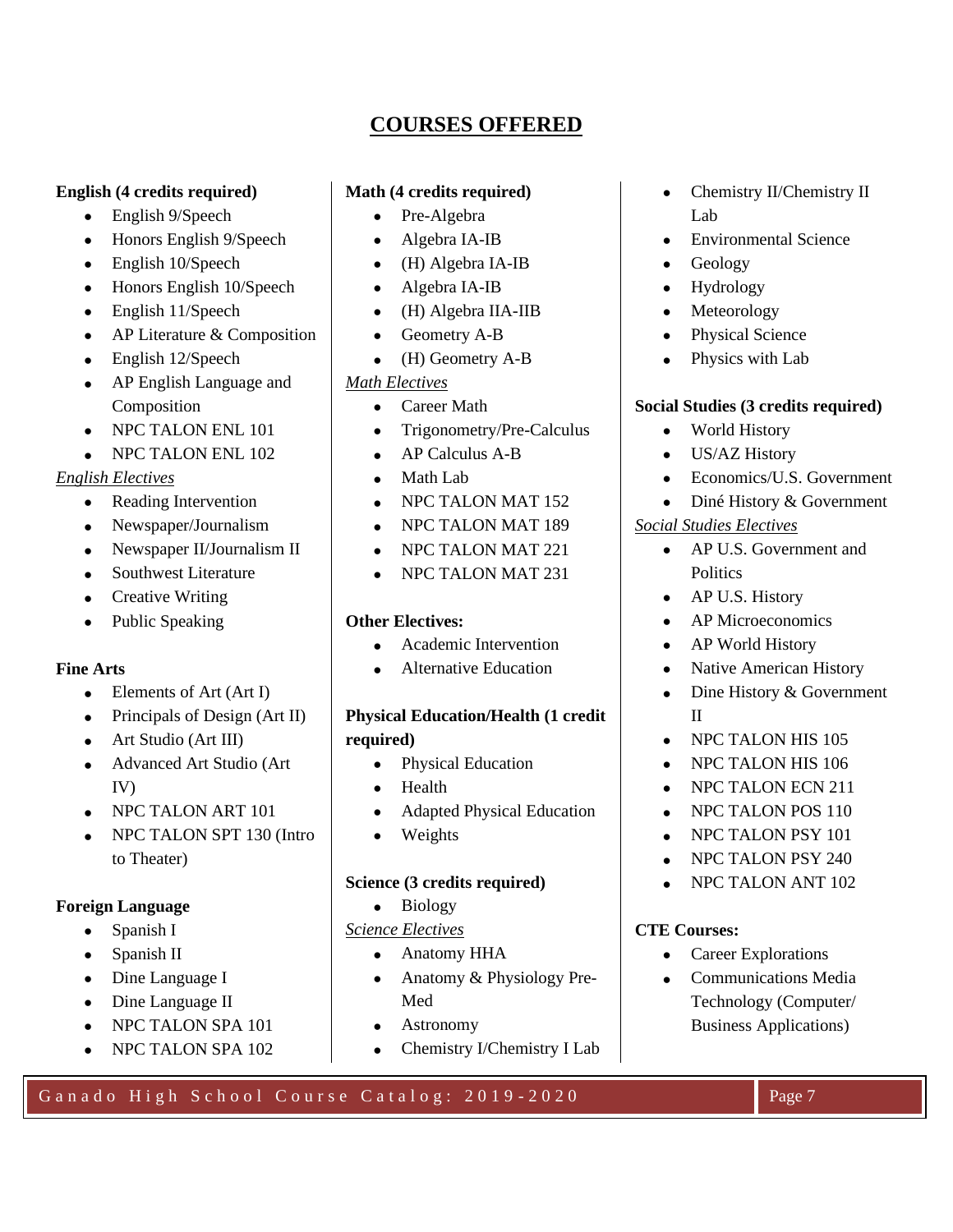#### **Animal Systems (CTE)**

- Animal Systems I (AG)
- Animal Systems II
- Animal Systems III
- Animal Systems/Vet IV

#### **Architectural Drafting (CTE)**

- Architectural Drafting I
- Architectural Drafting II
- Architectural Drafting III

#### **Construction Technology (CTE)**

- Construction Technology I
- Construction Technology II
- Construction Technology III

## **Culinary Arts (CTE)**

- Culinary Arts I
- Culinary Arts II
- Culinary Arts III

## **Graphic Design (CTE)**

- Graphics & Web Design I
- Graphic Design II
- Graphic Design III

#### **Home Health Aide**

- Home Health Aide I
- Home Health Aide II
- Home Health Aide III (Medical Terminology)
- Home Health Aide IV (DCW)

### **Welding Technology (CTE)**

- Welding I
- Welding II
- Welding III

Ganado High School Course Catalog: 2019-2020 Page 8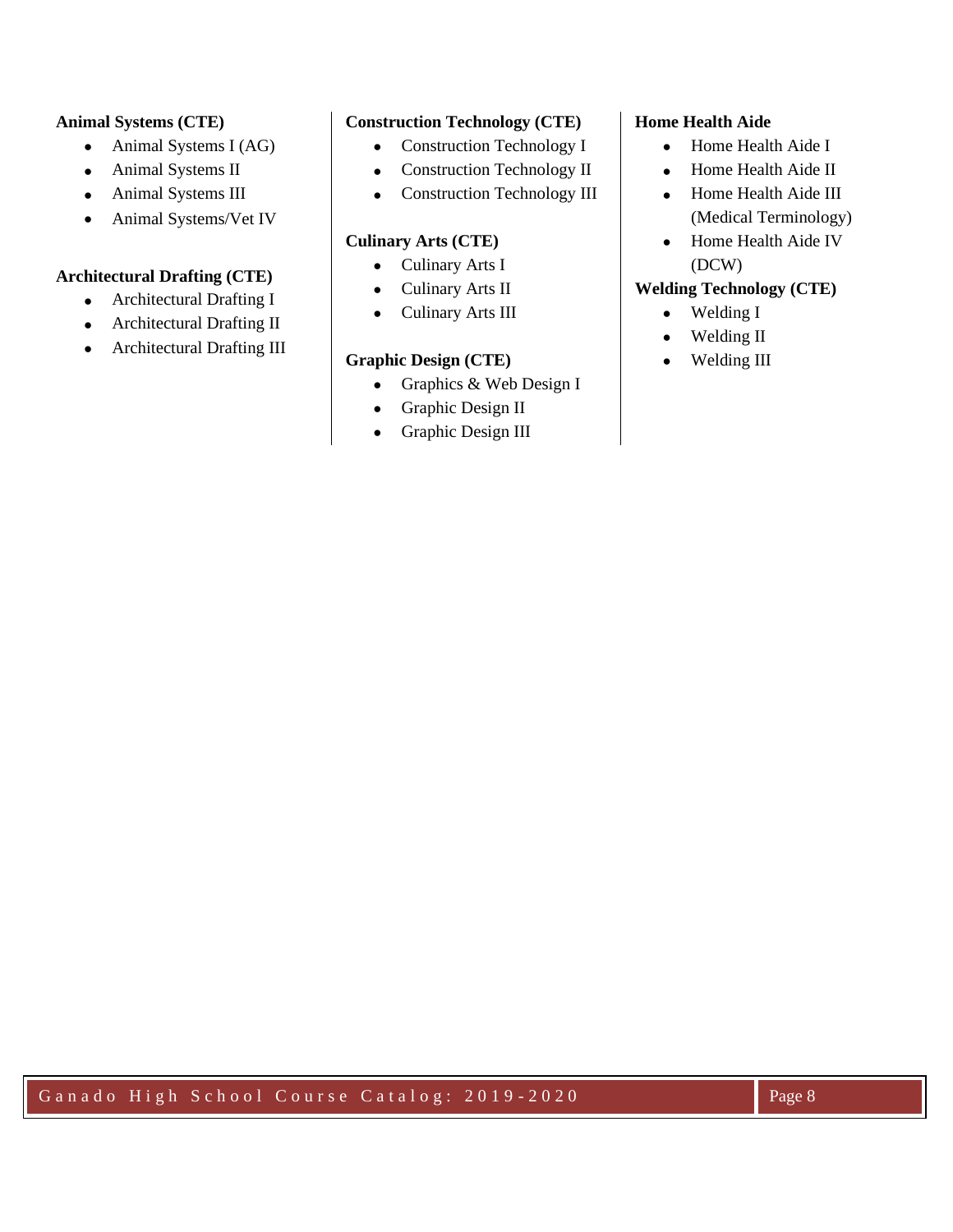# **ACADEMIC COURSE DESCRIPTIONS**

## **ENGLISH COURSES**

English/Speech 9 (Full Year: 1.0 Credits) This course is aligned with Arizona College and Career Ready Standards in Reading, Writing, Speaking and Listening, and Language and is designed to prepare students for college and career readiness. Students will closely read a wide variety of informational and literary texts from diverse perspectives in order to present arguments and write analytically. Writing activities give students practice in organizing and developing narrative writing, writing research papers, and providing evidence for arguments. Yearlong emphasis will be placed on reading strategies for comprehension, literary elements, citing specific text evidence, and mastering the conventions of Standard Written English.

- Grade Level: 9
- Prerequisites: None
- Course Status: Required

Honors English/Speech 9 (Full Year: 1.0 Credits) This course is aligned with Arizona College and Career Ready Standards in Reading, Writing, Speaking and Listening, and Language and is designed to develop advanced language, literature, and analysis skills. Students are expected to display higher level thinking skills, and advanced analytical skills in both reading and writing. Prospective students will be assigned summer reading and writing assignments.

Students will closely read a wide variety of informational and literary texts from diverse perspectives in order to present arguments and write analytically. Writing activities give students practice in organizing and developing narrative writing, writing research papers, and providing evidence for arguments. Yearlong emphasis will be placed on reading strategies for comprehension, literary elements, citing specific text evidence, analyzing craft and structure, and mastering the conventions of Standard Written English.

- Grade Level: 9
- Prerequisites: Teacher Recommendation
- Course Status: Required

English/Speech 10 (Full Year: 1.0 Credits) This course is aligned with Arizona College and Career Ready Standards in Reading, Writing, Speaking and Listening, and Language and is designed to prepare students for college and career readiness. Students will closely read a variety of informational and literary texts from diverse perspectives in order to present arguments and write analytically. Emphasis is placed on analyzing, evaluating, and composing arguments through reading, writing, class discussions, and presenting in public.

- Grade Level: 10
- Prerequisites: English 9
- Course Status: Required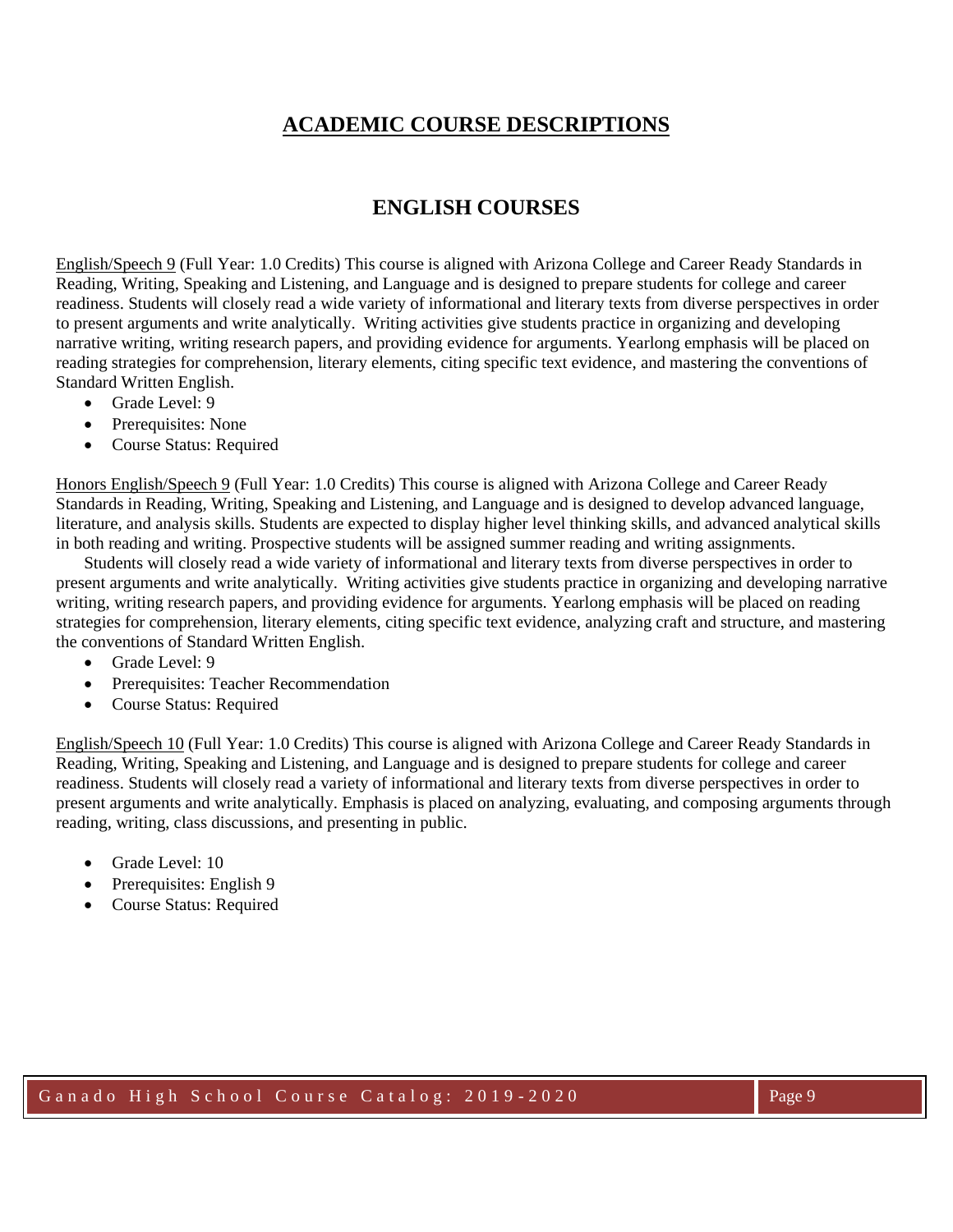Honors English/Speech 10 (Full Year: 1.0 Credits) This course is aligned with Arizona College and Career Ready Standards in Reading, Writing, Speaking and Listening, and Language and is designed to develop advanced language, literature, and analysis skills. Students are expected to display higher level thinking skills and advanced analytical skills in both reading and writing. Students will closely read a variety of informational and literary texts from diverse perspectives in order to present arguments and write analytically. Prospective students will be assigned summer reading and writing assignments.

- Grade Level: 10
- Prerequisites: English 9; Teacher Recommendation
- Course Status: Required

English/Speech 11 (Full Year: 1.0 Credits) This course is aligned with Arizona College and Career Ready Standards – English Language Arts/Literacy in Reading, Writing, Speaking and Listening, and Language and is designed to prepare students for college and career readiness. Students will closely read a variety of challenging literary and informational texts from the diverse cultural perspectives and major historical periods of American Literature. Selections will include novels, short stories, pamphlets, speeches, and articles. Emphasis is placed on analysis of text through rhetorical devices, literary elements, and historical knowledge. Students will write in a variety of modes and for varying purposes with a focus on research skills.

- Grade Level: 11
- Prerequisites: English/Speech 10
- Course Status: Required

AP English Literature and Composition (Full Year: 1.0 Credits) This Advanced Placement course is designed to engage students in the careful reading and critical analysis of imaginative literature. Reading in an AP course is both wide and deep. This reading necessarily build upon and complements the reading done in previous English courses so that by the time students complete their AP course, they will have read works from several genres and periods —from the 16th to the 21st century. Writing assignments focus on the critical analysis of literature and include expository, analytical and argumentative essays. Although critical analysis makes up the bulk of student writing for the course, well-constructed creative writing assignments may help students see from the inside how literature is written. Such experiences sharpen their understanding of what writers have accomplished and deepen their appreciation of literary artistry.

The course follows the guidelines established by The College Board. Completion of the summer assignment and a teacher recommendation is required. Any student enrolled in an AP course is required to take the College Board AP exam in May. The AP Literature and Composition Exam, administered in May, provide students the opportunity to earn college credit; a score of three (on a five-point scale) is required to pass the exam. The exam is comprised of one-hour reading session to test mastery of prose analysis and a two-hour writing session.

- Grade Level: 11
- Pre-requisites: Honors English 10/ English Teacher Recommendation Form/ passing scores on school and/ or state level assessment
- Course Status: May receive dual enrolled credits with approved college

English 12/Speech (Full Year: 1.0 Credits) This course is aligned with Arizona College and Career Ready Standards – English Language Arts/Literacy in Reading, Writing, Speaking and Listening, and Language and is designed to prepare students for college and career readiness. Students will closely read a variety of challenging literary and informational texts drawn from the canon of British literature, including a variety of poetic forms, dramas, and essays. Reading instruction will emphasize the conventional elements and techniques of each genre, as well as the historical and cultural contexts of the assigned texts. Students will write in a variety of modes and for varying purposes with a focus on research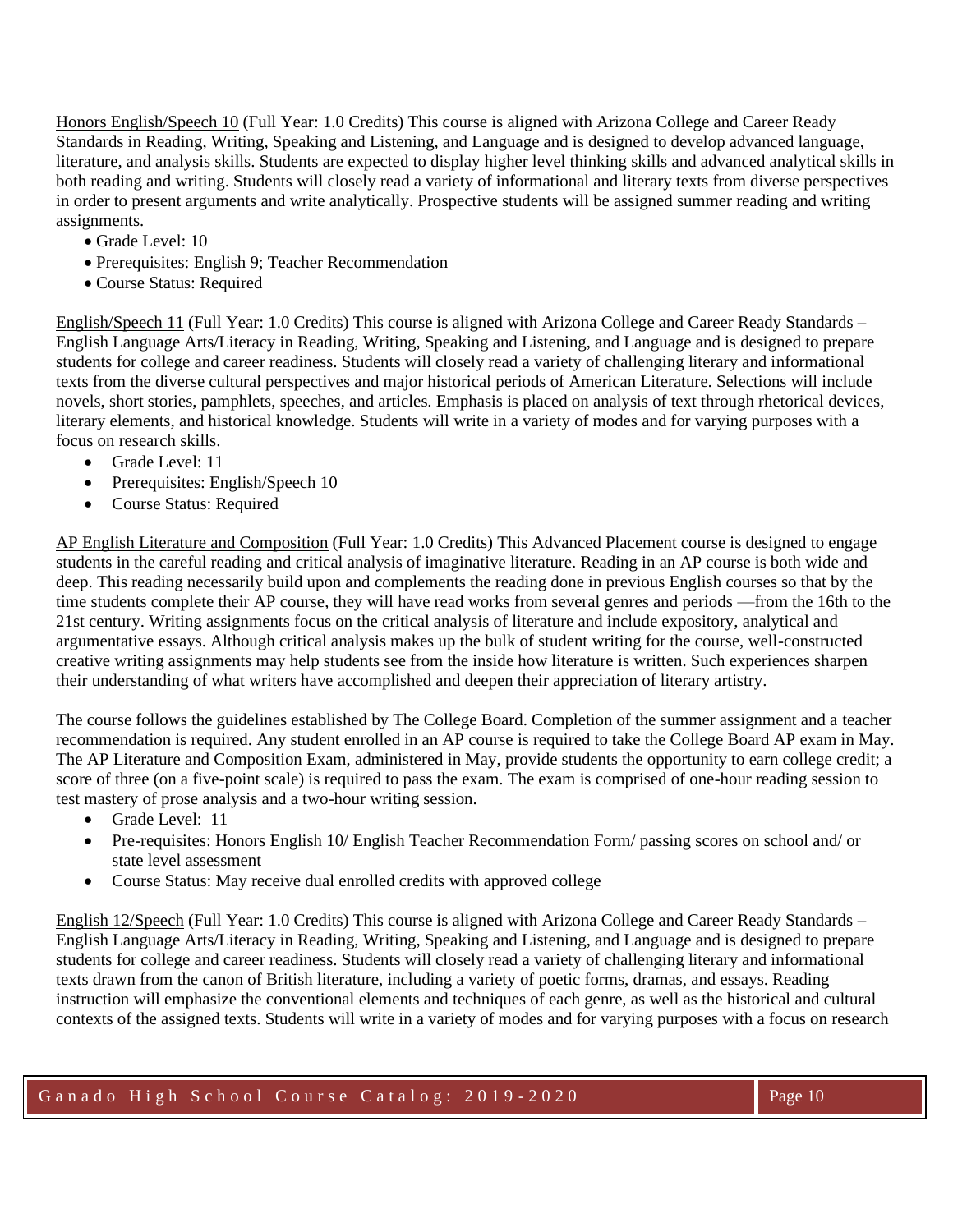skills. In addition to the British canon, students will study and write the skills essential to real-world assignments that include essays for college and scholarship essays, resumes, and other functional documents.

- Grade Level: 12
- Prerequisites: English 11
- Course Status: Required

AP English Language and Composition (Full Year: 1.0 Credits) This Advanced Placement course is aligned with the Common Core State Standards is a college-level course, replicating the curricular goals of the first-year composition class as outlined by the College Board. The rigor of college-level reading and writing requires students to devote substantial time outside of class to daily assignments and long-term projects during the academic year; prospective students enrolled in the class are required to complete lengthy reading and writing assignments during the summer.

In AP Language and Composition, the students develop the skills essential to researching, creating, and presenting original arguments. Students will study linguistics and the principles of rhetoric and composition as well as examine and evaluate the methods in which writers and speakers use the English language. Course readings are selected to engage students in world issues/ideas and writing assignments require students to develop and defend their positions in timed and independent essays. Students will also "read" and analyze the rhetorical features of visual texts including editorial cartoons, advertising imagery, and films.

The AP Language and Composition Exam, administered in May, provide students the opportunity to earn college credit; a score of three (on a five-point scale) is required to pass the exam. The exam is comprised of one-hour reading session to test mastery of prose analysis and a two-hour writing session featuring prompts that require students to write a rhetorical analysis of a specific text, an argument essay, and a synthesis essay.

- Grade Level: 12
- Pre-requisites: Honors English 11/ English Teacher Recommendation Form/ passing scores on school and/ or state level assessment
- Course Status: May receive dual enrolled credits with approved college

Reading Intervention (Semester: 0.5 Credits) This course provides intensive instruction in the skills essential to reading proficiency. Emphasis is placed on building fluency and comprehension through increased phonemic awareness and understanding of English morphemes. Skills instruction is embedded in the larger exploration of the many academic and personal purposes of reading, writing, speaking, and listening. The actual strategies and schedule of support is based on the constellation of the identified needs, and is available to students on a short or long term basis as need warrant. Students are assigned to Reading Intervention as a tiered intervention. Customized computerized intervention may include the following: Fast Forward, AR/Star Reading and/or Reading Horizon.

- Grade Level: 9, 10, 11, 12
- Prerequisites: Placement determined by students' score on school and/or state level reading and diagnostic assessment of reading proficiency, or ELL Status.
- Course Status: Elective

Newspaper I/Journalism I (Full Year: 1.0 Credits) This course offers an introduction to the field of print and web journalism with students starting as contributing writers to the Ganado High School monthly/bimonthly student newspaper. The course will focus on current events, concise writing styles, and interviewing techniques. Students will learn several different writing styles and techniques and complete multiple drafts of their work which meets Arizona College and Career Readiness standards. Focus will be placed on the ability to write articulately and independently, revise and edit their own stories. Assignments completed on time will be eligible for publication.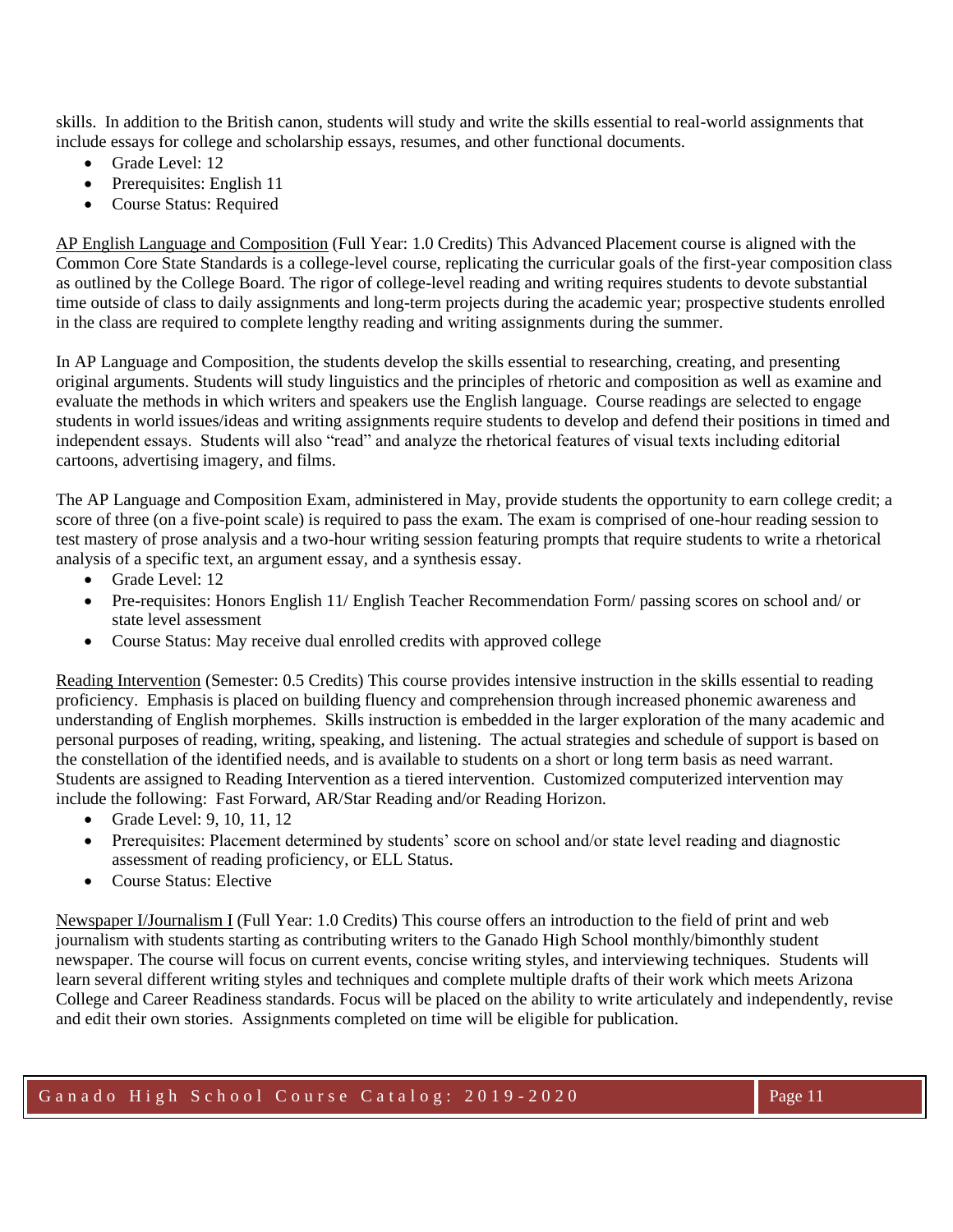Students will learn and work with multiple publishing programs to complete the student paper, this will include but is not limited to Google docs, InDesign, Photoshop, and Microsoft Word. Use techniques such as interviewing, note taking, photography and credible research to produce factually sound and interesting stories Students will have mandatory assignments to cover events outside of class.

- Grade Level: 9-12 grades
- Prerequisite: No prerequisites
- Course Status: Elective

Newspaper II/Journalism II (Full Year: 1.0 Credits) This course is for advanced writers with a strong grasp of journalistic writing from Beginning Journalism. The majority of the students in this course will hold leadership roles as Editors, Copy Editors for the Ganado High School monthly student newspaper. Students in the class will be working directly with students in Journalism I to help mentor and instruct beginning journalism students on best practices and guide them through the process of writing for each section of the paper and taking photographs.

This course will allow students who are interested in going on to Journalism careers a chance to communicate professionally with others, as well as interact more with the public. The focus will be placed on the ability to write articulately and independently revise and edit their own stories and the stories of others. Students will learn and work with multiple publishing programs to complete the student paper, this will include but is not limited to Google docs, InDesign, Photoshop, and Microsoft Word. Use techniques such as interviewing, note taking, photography and credible research to produce factually sound and interesting stories Students will have mandatory assignments to cover events outside of class.

- Grade Level: 10-12 grades
- Prerequisite: Newspaper I/Journalism I & approval by current English Teacher
- Course Status: Elective, may be repeated

Southwest Literature (Semester: 0.5 Credits) This course explores fiction, poetry, biography, and other works by Anglos, Native Americans, and Hispanics. The course will increase students' understanding of the Southwest and its relations to the broader American culture. We will study texts representative of the region we now call the American Southwest and concern ourselves with the following questions: What cultural and literary traditions did the settlers work within? How did they transcend those traditions? What is the relationship between physical landscapes and imagined cultural geographies in these narratives? How is the "Southwest" represented as a region in each? This course emphasizes American Indian literature to trace the evolution of the American Indian oral and written traditions within and against the American literary canon, with close attention to the challenges indigenous literature presents to settled notions of sovereignty, and literary study in the Southwest.

- Grade Level: 9, 10, 11, 12
- Prerequisite: No prerequisites
- Course Status: Elective

Creative Writing (Semester: 0.5 Credits) This course is designed for students to create original forms of descriptive writing, poetry, drama and fiction. Vocabulary development, creative writing techniques, and skills are explored. Students submit their work to be published in the high school's literary magazine. Computers and word processing are used for composition. Writings are presented orally and in written form.

- Grade Level: 9, 10, 11, 12
- Prerequisite: No prerequisites
- Course Status: Elective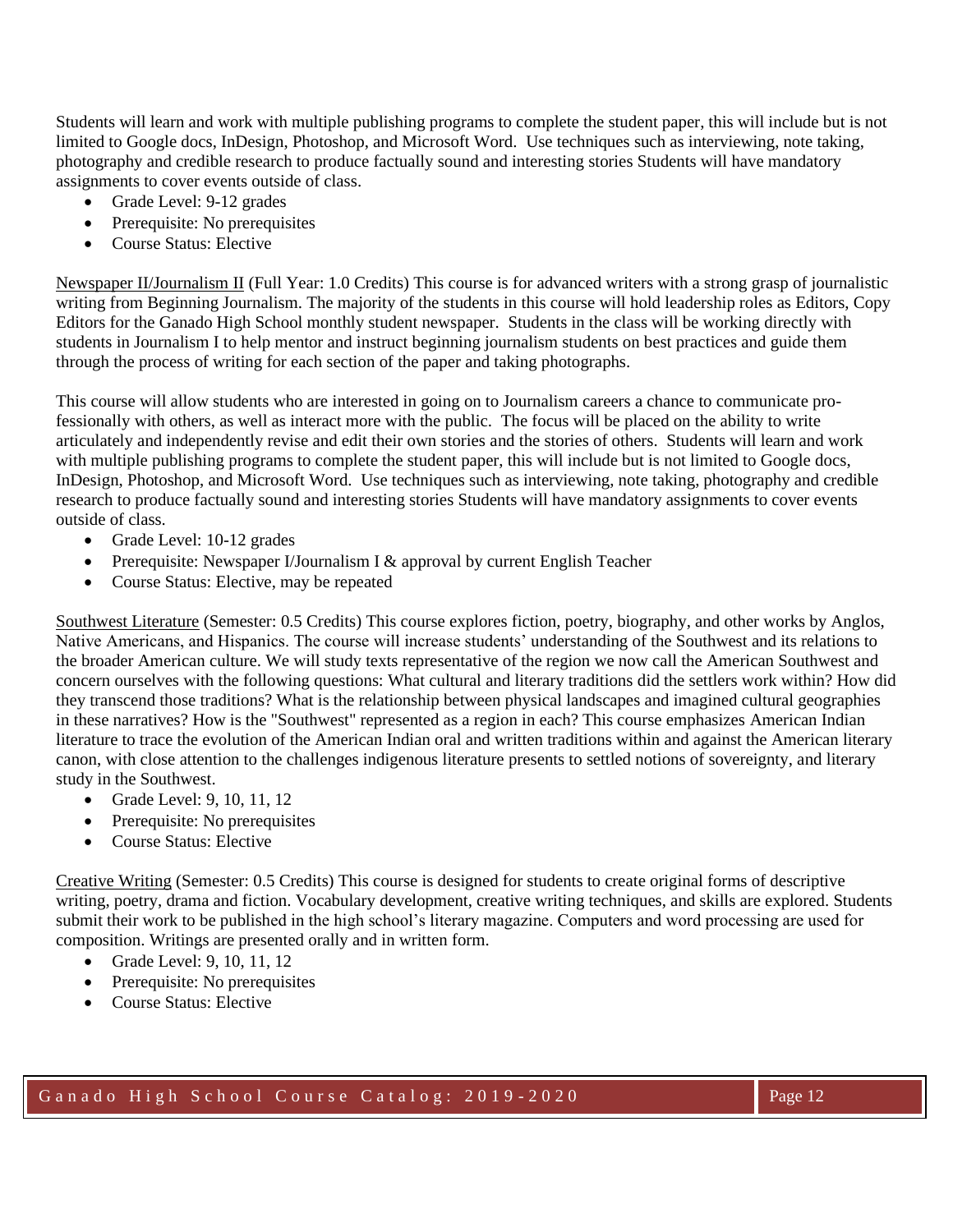#### Public Speaking (Semester: 0.5 Credits)

This course is an introduction to speech communication which emphasizes the practical skill of public speaking, including techniques to lessen speaker anxiety, and the use of visual aids to enhance speaker presentations. The goal is to prepare students for success in typical public speaking situations and to provide them with the basic principles of organization and research needed for effective speeches.

- Grade Level: 9, 10, 11, 12
- Prerequisites: None
- Course status: Elective

#### ENL 101 • College Composition I

A course in the basic principles of college-level reading and writing. The course includes several academic essays and a short research paper.

- Grade Level: 11, 12
- Prerequisite: Satisfactory placement.
- Three lecture

#### ENL 102 • College Composition II

A course in the basic principles of college-level reading and writing, including literary analysis, documented critical essays, and a longer research paper.

- Grade Level: 11, 12
- Prerequisite: "C" or better in ENL 101.
- Three lecture

# **FINE ARTS COURSES**

Elements of Art (Art I) (Semester: 0.5 Credits) This course is based on the exploration of the art elements. Basic art skills will be taught sequentially using a variety of media including printmaking, drawing, painting and collage. This course will build appreciation for the habits of mind of creative people and will encourage students to become adept at basic art studio practice. Students will learn to make connections between art in a historical context through the study of artists and their techniques.

- Grade Level: 9, 10, 11, 12
- Prerequisites: None
- Course Status: Elective; fulfills Fine Arts and elective requirement

Principles of Design (Art II) (Semester: 0.5 Credits) This course will build upon students' skills and the understanding of the elements of art to explore the principles of design. There will be a focus on understanding aesthetics, the creative process and on students' developing personal connections to their art using the principles of design as a springboard for visual communication. Students will learn to make connections between art in a historical context through the study of artists and their techniques. There will be further exploration of printmaking, drawing, painting and collage. This class will also include three-dimensional design and students will explore art related career options.

• Grade Level: 10, 11, 12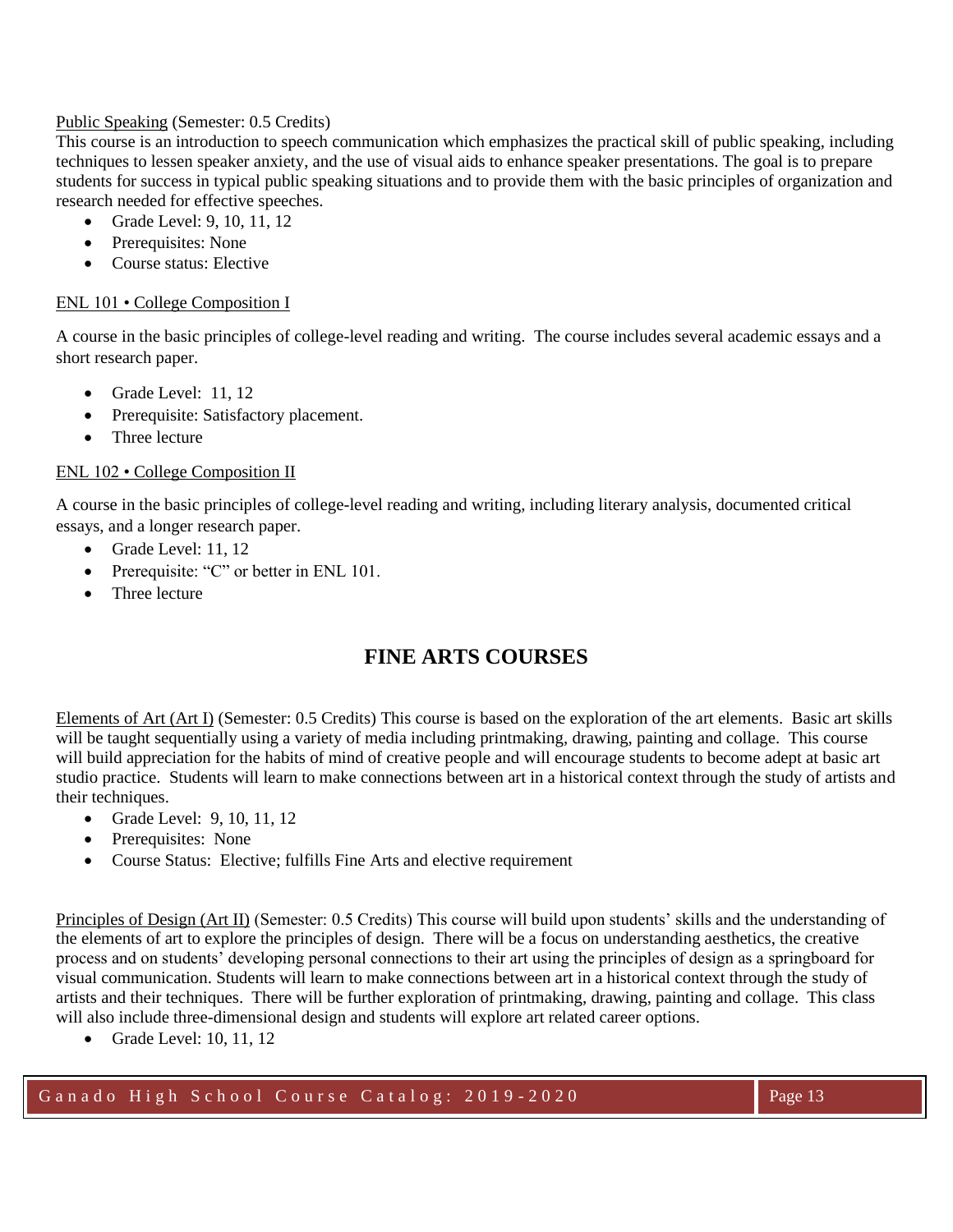- Prerequisites: Elements of Art
- Course Status: Elective; fulfills Fine Arts and elective requirement

Art Studio (Art III) (Semester: 0.5 Credits) This course is designed for the serious art student. Students will study art history movements within the European art traditions as well as Indigenous Art from the Americas and the Pacific Rim. There will be a focus on interpreting artwork verbally in numerous classroom discussions and in writing a final survey of the artist or movement of their own choosing. Students will learn to prepare artwork for presentation and participate in several art shows throughout the year. Students will begin to amass a professional looking portfolio that they can build on throughout Art Studio & Advanced Art Studio. Most art schools and college art departments will require a substantial portfolio for acceptance.

- Grade Level: 10, 11, 12
- Prerequisites: Principles of Design
- Course Status: Elective; fulfills Fine Arts and elective requirement

Advanced Art Studio (Art IV) (Semester: 0.5 Credits) Students will be given the instruction, information, context and freedom to create art projects that require long-term commitment. For example: students may create a mural, a suite of relief prints, a series of paintings, a body of work in clay or a graphic novel. The emphasis of this class will be on gaining the skills, attitude and understanding of historical context and studio practice to become a working artist.

- Grade Level: 10, 11, 12
- Prerequisites: Art Studio
- Course Status: Elective; fulfills Fine Arts and elective requirement

#### NPC TALON ART 101 - Understanding Art

Understanding, enjoyment and relationship of the visual arts to everyday life through the study of styles, techniques and meaning in painting, sculpture and architecture. Broad historical overview of art from prehistoric through contemporary.

- Prerequisite: Satisfactory placement
- Three lecture

#### NPC TALON SPT 130 - Introduction to Theatre

An introductory survey course of theatre from its earliest known beginning(s) to the present day. Students are exposed to drama from a variety of historical and ethnic backgrounds. The course focuses on the aesthetic and humanistic aspects of theatre within historical and contemporary contexts.

- Prerequisite: Satisfactory placement
- Three lecture

# **FOREIGN LANGUAGE COURSES**

Spanish I (Full Year: 1.0 Credits) This is a highly interactive beginning level course that focuses on communication in the Spanish language. Student will develop their listening, speaking, reading and writing skills in Spanish, as well as develop their cultural literacy of Latin American culture. By the end of the course, students will be able to hold a limited conversation in the target language that includes times, dates, likes and dislikes, favorite activities and describing self, family and friends.

• Grade Level: 9, 10, 11, 12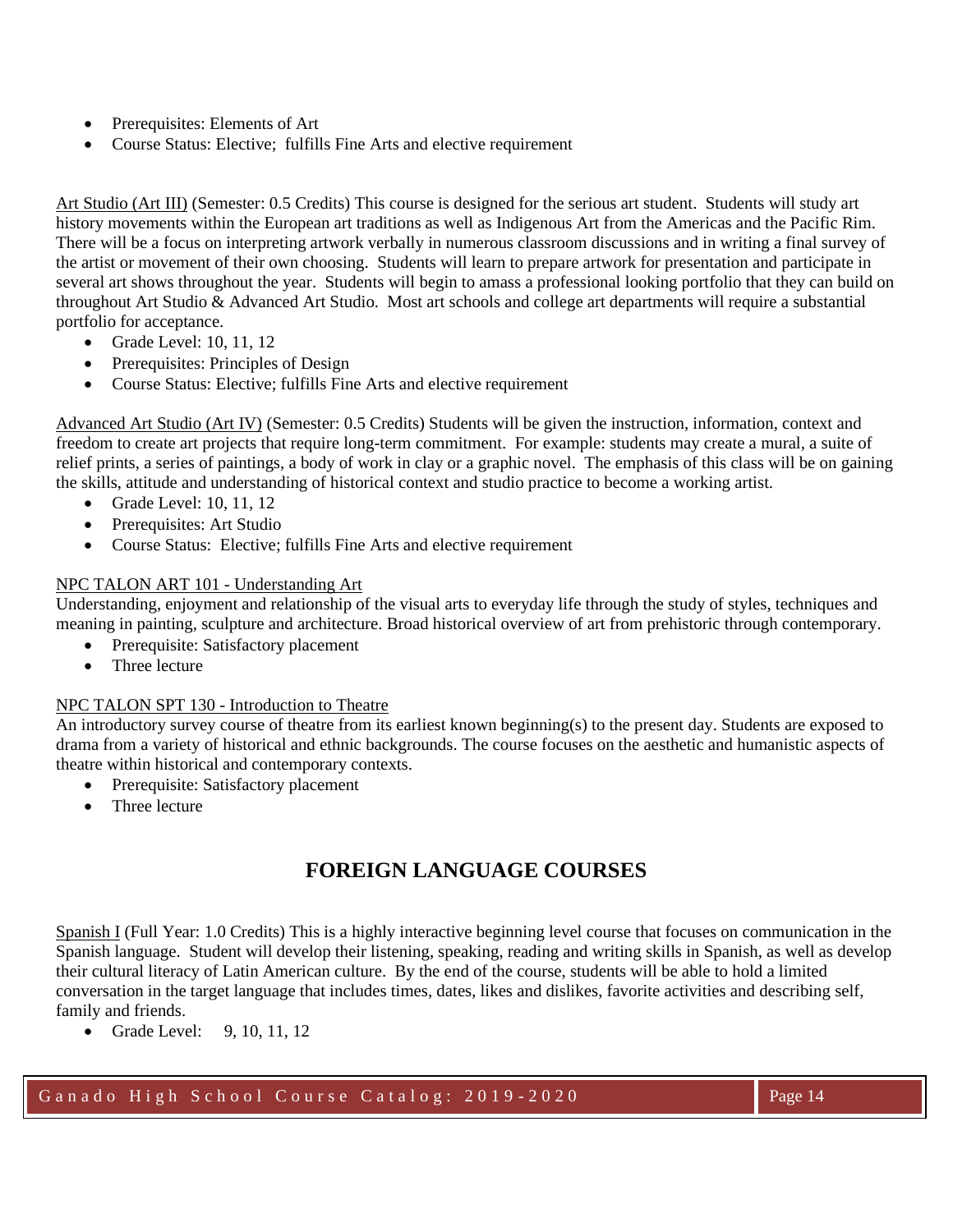- Prerequisites: None
- Course Statue: Elective

Spanish II (Full Year: 1.0 Credits) Much of the focus will be on oral communication in the target language, although listening; writing and reading skills will be developed as well. Cultural literacy of Latin American culture will also be emphasized. By the end of the course, student will be able to make comparison, describe and discuss things that have happened in the past. Describe activities, and express them in extended conversation in the target language.

- Grade Level: 10, 11, 12
- Prerequisites: Spanish I
- Course Status: Elective

Diné Language I (Full Year: 1.0 Credits) This course will introduce students to basic conversational Navajo. This course is specially designed for students who do not know how to speak Navajo. Students will develop basic knowledge of speaking, reading and writing Navajo language. Some culture and history will also be covered. Students will be graded primarily on tests, usage and understanding of Navajo Language. *This course is required for the Chief Manuelito Scholarship.*

- Grade Level: 9, 10, 11, 12
- Prerequisites: None
- Course status: Elective

Diné Language II (Full Year: 1.0 Credits) This course will prepare students to read, write, and speak in the Navajo Language. This course is specially designed for students who have taken Navajo Language I. This course will provide students with the necessary requirement to qualify for the Chief Manuelito Scholarship by the Navajo Nation. Students will be evaluated on classroom activities, test/quizzes, and projects according to the World and Native Languages Standards adopted by Arizona Department of Education.

- Prerequisites: Diné Language I
- Length/Credit: Full year  $= 1$  Credit
- Course status: Elective

#### NPC TALON SPA 101 • Elementary Spanish I

Introduction to the Spanish language, with emphasis on developing the skills of listening, speaking, reading and writing. Emphasizes basic grammar, pronunciation, vocabulary and culture.

- Prerequisite: Satisfactory placement.
- Four lecture.

#### NPC TALON SPA 102 • Elementary Spanish II

Continuation of the study of fundamental patterns in SPA 101. Emphasis continues on the comprehension, speaking, reading and writing aspects.

- Prerequisite: SPA 101.
- Four lecture.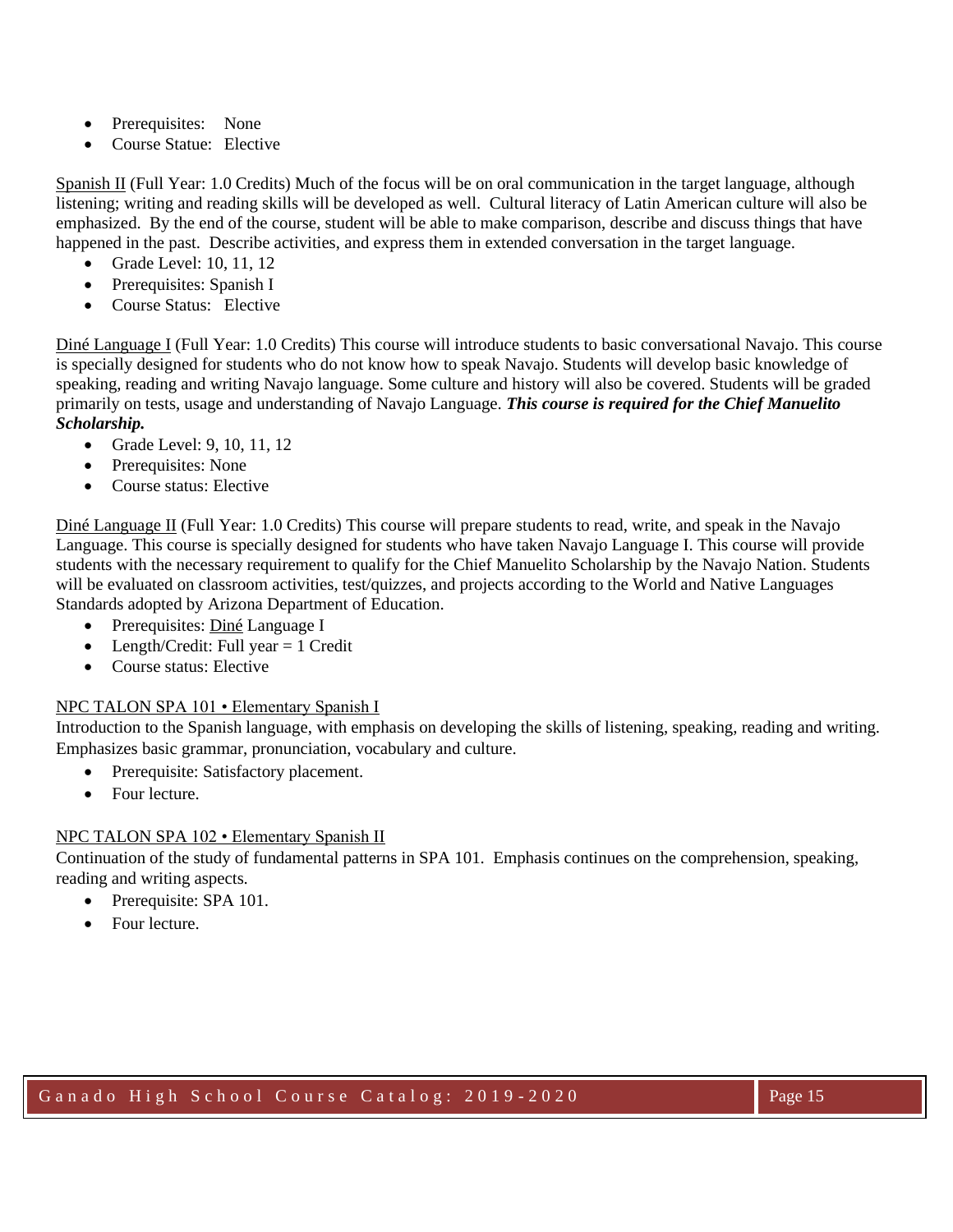# **MATH COURSES**

Math Lab (Semester: 0.5 Credits) The purpose of Math Lab is to give a student individual instruction in his/her present math class. Technology such as ALEKS online learning program will be incorporated regularly during class. Math Lab does NOT fulfill graduation requirements for math.

- Grade Level: 9, 10, 11, 12
- Prerequisites: Placement based on teacher recommendation, past grades and/or placement test/Galileo/AzMERIT results
- Course Status: Elective

Pre-Algebra (Full Year: 1.0 Credits) This course is an introduction to basic algebra concepts and a review of arithmetic algorithms. The course is designed to help students build foundational skills in algebra readiness, emphasizing the concepts necessary to be successful in Algebra I and II. The course helps students to develop good mathematical study skills and learning strategies as an integral part of this course. The course begins with a brief review of the number system and operations with whole numbers, fractions, decimal, positive and negative numbers, eventually covering rational and linear exponents, ratios, proportions, percentage, and solving simple leading to complex equations with one variable. Technology will be used to introduce and expand upon the areas of study listed above. Use of computers and graphing calculators will be incorporated into each module. This course is aligned with Arizona's College and Career Ready Standards - Mathematics Grades 6, 7, and 8.

- Grade Level: 9
- Prerequisites: Placement based on teacher recommendation and/or placement test/Galileo/8th Grade AzMERIT results
- Course Status: Required Math Credit

Algebra IA-IB (Full Year: 1.0 Credits) This is a first year algebra course in which you will learn to reason symbolically. The key content involves writing, solving, and graphing linear and quadratic equations, including systems of two linear equations in two unknowns. Quadratic equations are solved by factoring, completing the square, graphically, or by application of the quadratic formula. The course also includes study of monomial and polynomial expressions, inequalities, exponents, functions, rational expressions, ratio, proportion, and statistics. Algebraic skills are applied in a wide variety of problem-solving situations. Technology will be used to introduce and expand upon the areas of study listed above. Use of computers and graphing calculators will be incorporated into each module. The course is aligned Arizona's College and Career Ready Standards – Mathematics.

- Grade Level: 9, 10
- Prerequisites for Algebra 1A: successful completion of Pre-Algebra and/or Proficient on the 8th grade AzMERIT
- Prerequisites for Algebra IB: successful completion (grade D or better) of Algebra 1A
- Course Status: Required Math Credit

(H) Algebra IA-IB (Full Year: 1.0 Credits) This honors course is designed to study the Algebra 1 curriculum in more depth and with greater rigor. The student will be required to demonstrate knowledge of these skills and their application within and without the field of mathematics. Technology will be used to introduce and expand upon the areas of study listed above. Use of computers and graphing calculators will be incorporated into each module. The course is aligned Arizona's College and Career Ready Standards – Mathematics.

- Grade Level: 9, 10
- Prerequisites: Placement based on teacher recommendation and/or at least proficient on 8th grade AzMERIT.
- Course Status: Required Math Credit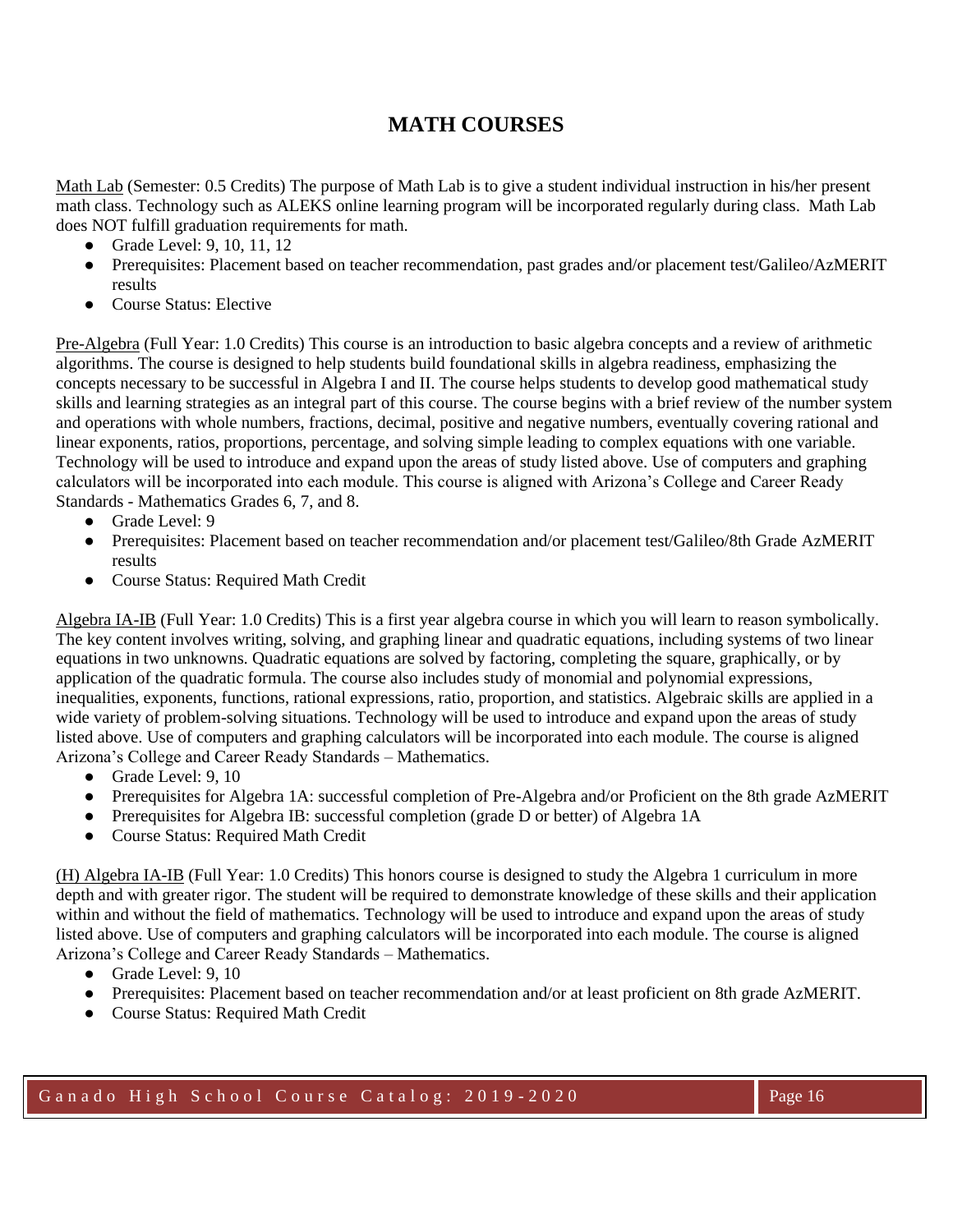Geometry A-B (Full Year: 1.0 Credits) This course is designed to emphasize the study of the properties and applications of common geometric figures in two and three dimensions. It includes the study of Congruence, Similarity, Right Triangles and Trigonometry, Circles, Geometric Measurement and Geometric Properties with Equations, Modeling with Geometry. Inductive and deductive thinking skills are used in problem solving situations, and applications to the real world are stressed. Emphasis will be placed on developing critical thinking skills as they relate to logical reasoning and argument. Students will be required to use different technological tools and manipulatives to discover and explain much of the course content. The course is aligned Arizona's College and Career Ready Standards – Mathematics.

- Grade Level: 9, 10, 11, 12
- Prerequisites: Algebra I, Highly Proficient on 8th Grade AzMERIT
- Course Status: Required Math Credit

(H) Geometry A-B (Full Year: 1.0 Credits) This honors course covers all topics in Geometry in more depth and with greater rigor.

- Grade Level: 9, 10, 11, 12
- Prerequisites: Successful completion of Algebra I (Honors and/or Teacher Recommendation), Highly Proficient on 8th Grade AzMERIT
- Course Status: Required Math Credit

Algebra IIA-IIB (Full Year: 1.0 Credits) This course is a study of advanced algebraic concepts. Units of study include functions (quadratics, polynomial, exponential, logarithmic, and rational), probability and statistics. Technology will be used to introduce and expand upon the areas of study listed above. Use of computers and graphing calculators will be incorporated into each module. The course is aligned to Arizona's College and Career Ready Standards – Mathematics.

- $\bullet$  Grade Level: 10, 11, 12
- Prerequisites: Successful completion of Algebra I and Geometry and/or teacher recommendation; co-requisite may includes Geometry with teacher recommendation
- Course Status: Required Math Credit

(H) Algebra IIA-IIB (Full Year: 1.0 Credits) This course covers all topics in Algebra II in more depth and with greater rigor.

- Grade Level:  $10, 11, 12$
- Prerequisites: Successful completion of Honors Algebra I/Geometry or Geometry-Honors and/or Teacher Recommendation
- Course Status: Required Math Credit

Career Math (Full Year: 1.0 Credits) In Career Math, the mathematics necessary for daily living is embedded in the content that directly relates to financial decisions adults make in their daily lives. The mathematical formulas, functions, and pictorial representations used in Career Math assist students in making sense of the financial world around them through mathematical modeling and equip them with the ability to make sound financial decisions based on data. This course is designed to incorporate the introductory elements of algebra in real life situations. Students will evaluate and graph simple and more complex functions by hand and with technology. Students develop a firm grasp of the underlying mathematical concepts while using algebra and concepts of geometry. Consistent problem–solving strategies will be introduced and utilized to assist in developing strong mathematical skills. Students will use technology to anchor skills. Technology will be used to introduce and expand upon the areas of study listed above. Use of computers and graphing calculators will be incorporated into each module. The course is aligned to Arizona's College and Career Ready Standards – Mathematics.

- Grade Level: 11, 12
- Prerequisites: Algebra II and/or Teacher Recommendation
- Course Status: Elective; fulfills math requirement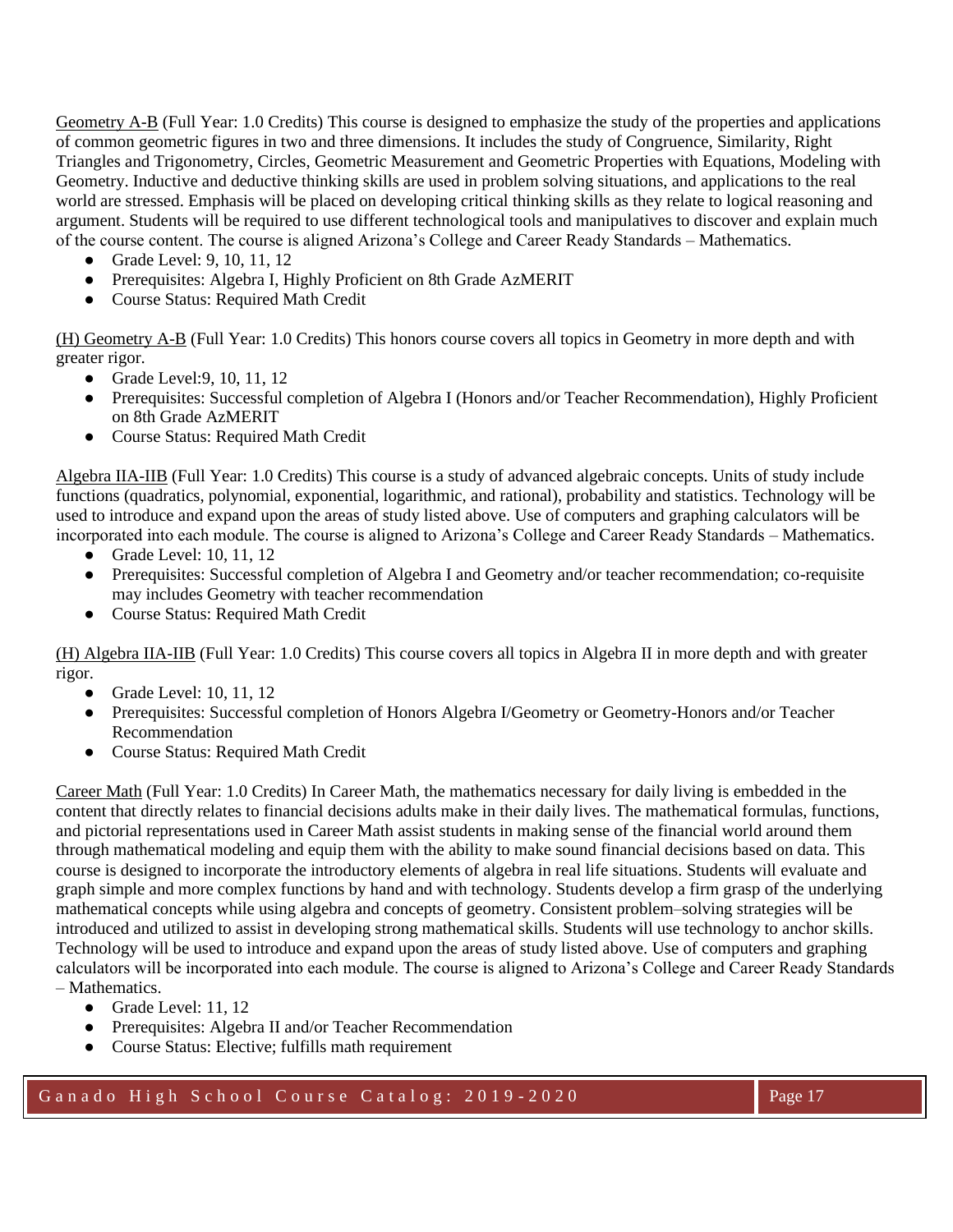Trigonometry/Pre-Calculus (Full Year: 1.0 Credits) During the Trigonometry portion of the course, students will study the following concepts: Trigonometric functions, solving trigonometric equations, and trigonometric identities. During the Pre-Calculus portion of the course students will study the following concepts: Functions and their graphs, polynomial and rational functions, logarithmic functions, equations of circles, hyperbolas, and conic sections. Technology will be used to introduce and expand upon the areas of study listed above. Use of computers and graphing calculators will be incorporated into each module. The course is aligned to Arizona's College and Career Ready Standards – Mathematics.

- Grade Level: 11, 12
- Prerequisites: Successful completion of Algebra II with an A/B and/or Teacher Recommendation
- Course Status: Elective; fulfills math requirement

AP Calculus A-B (Full Year: 1.0 Credits) This Advanced Placement course is roughly equivalent to a first semester college calculus course devoted to topics in differential and integral calculus. The AP course covers topics in these areas, including concepts and skills of limits, derivatives, definite integrals, and the Fundamental Theorem of Calculus. The course teaches students to approach calculus concepts and problems when they are represented graphically, numerically, analytically, and verbally, and to make connections amongst these representations. Students learn how to use technology to help solve problems, experiment, interpret results, and support conclusions.

The AP Calculus AB Exam, administered in May, provide students the opportunity to earn college credit; a score of three (on a five-point scale) is required to pass the exam. The exam is comprised of multiple choice -105 minutes and freeresponse questions – 90 minutes. All students are required to take the College Board's examination for this subject. Success on this exam will grant, to the student, credit or advanced placement at many colleges and universities.

- Grade Level: 12
- Prerequisites: Successful completion of Trigonometry/Pre-Calculus with an A/B and/or Teacher Recommendation
- Course Status: Elective; fulfills math requirement

#### NPC TALON MAT 152 • Advanced Algebra

Algebraic concepts with an emphasis on solving real-life applications that includes a review of basic algebra, equations, inequalities, functions, polynomials, rational, radical, exponential, and logarithmic functions as well as sequences, series, and combinatorics.

- Grade Level: 11, 12
- Prerequisites: Satisfactory placement.
- Three lecture.

#### NPC TALON MAT 189 • Pre-Calculus Algebra/Trigonometry

Algebraic and trigonometric concepts with an emphasis on solving real-life applications that includes trigonometric functions, analytic trigonometry, vectors, systems of equations and inequalities, matrices, and analytic geometry.

- Grade Level: 11, 12
- Prerequisite: MAT 152
- Three lecture.

#### NPC TALON MAT 221 • Calculus I

An introduction to limits, continuity, differential and integral calculus of single variable functions and related applications.

- Grade Level: 11, 12
- Prerequisite: MAT 189.
- Four lecture.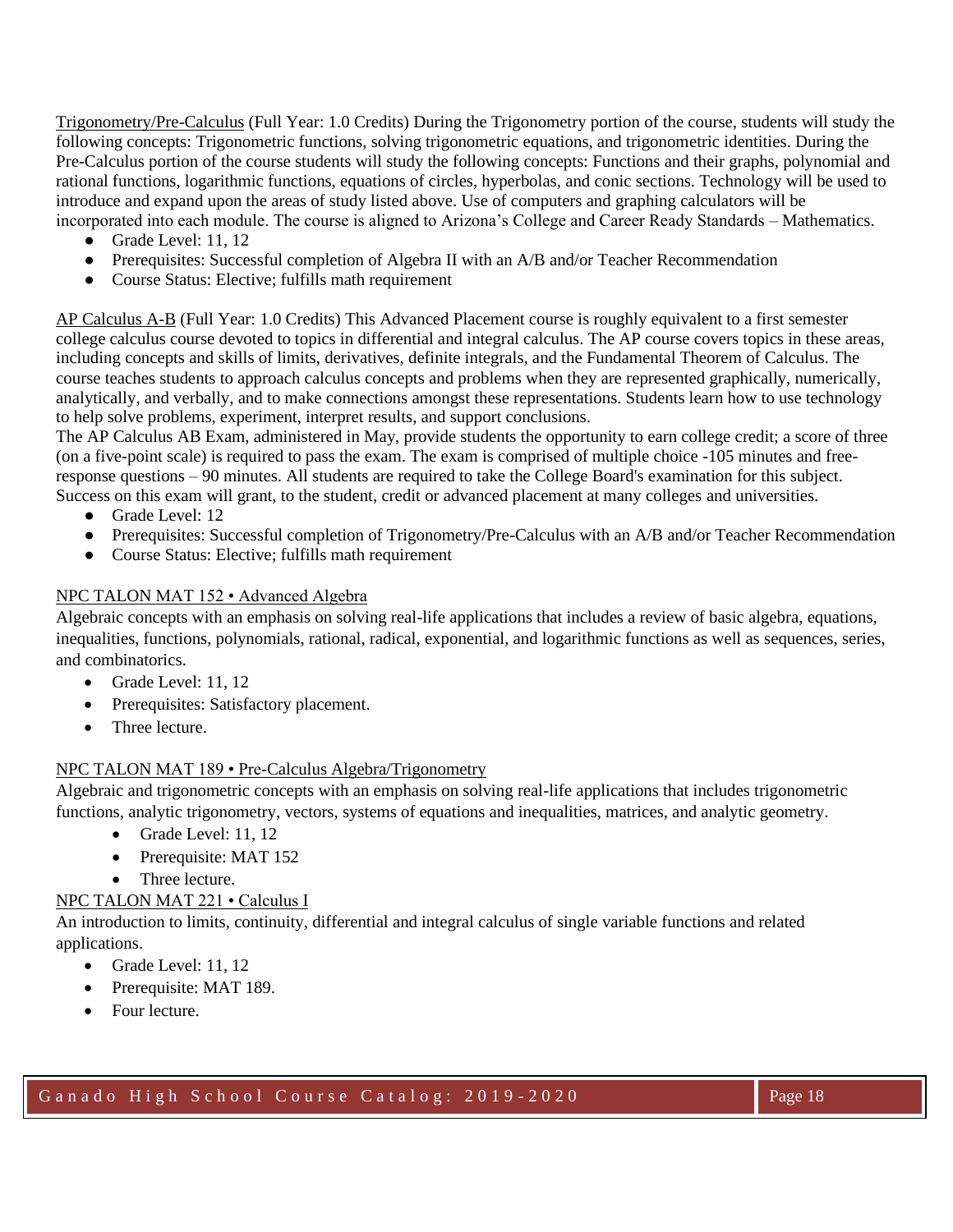#### NPC TALON MAT 231 • Calculus II

Topics include integration of proper and improper integrals with applications in geometry, science, and engineering, mathematical modeling with differential equations, infinite series, and analytic geometry.

- Grade Level: 11, 12
- Prerequisite: MAT 221.
- Four lecture.

# **OTHER ELECTIVES**

Academic Intervention (Semester: 0.5) Students receiving support from Academic Intervention include regular education students and special education students on IEPs with study skills deficiencies significantly impacting their classroom functioning or school performance and to prepare them for their post-secondary transitions. Support in Academic Intervention could include any of the following: test preparation/ test preparation/test taking (ACT, ASVAB, AzMerit), organization of materials and work, time management, homework consistency, study strategies, note taking skills, planning and executing long term projects, review of specific concepts taught in class, applications for college scholarships, creation of student ECAP portfolios etc. The actual strategies and schedule of support is based on the constellation of the identified needs, and is available to students on a short or long term basis as need warrant. Students are assigned to Academic Intervention as a tiered intervention.

- Grade Level: 9, 10, 11, 12
- Prerequisites: None
- Course status: Elective: intervention

Alternative Education (Credit Varies) Edgenuity was adopted by GUSD as a means for high School aged students to either acquire credits or recover credits to assist the students in graduating. All of the courses that Edgenuity offers aligns with AZ State Standards. Each subject matter content group falls into one of two categories:

*Prescriptive* – meaning the student has acquired enough seat time to allow the student a chance to test for an abbreviated form of the course.

*Full* – meaning the student has not acquired a sufficient amount of seat time and is required to complete the number of lessons that has been established by Edgenuity.

This extended selection of High School Academic and Elective Courses will allow the Guidance Counselors to assign the students the courses required by the state of Arizona to graduate Ganado High School. Edgenuity is unique in the sense that GUSD can customize courses to accommodate students that have learning disabilities.

- Grade Level: 9, 10, 11, 12
- Prerequisites: None
- Course Status: As needed to fulfill graduation requirements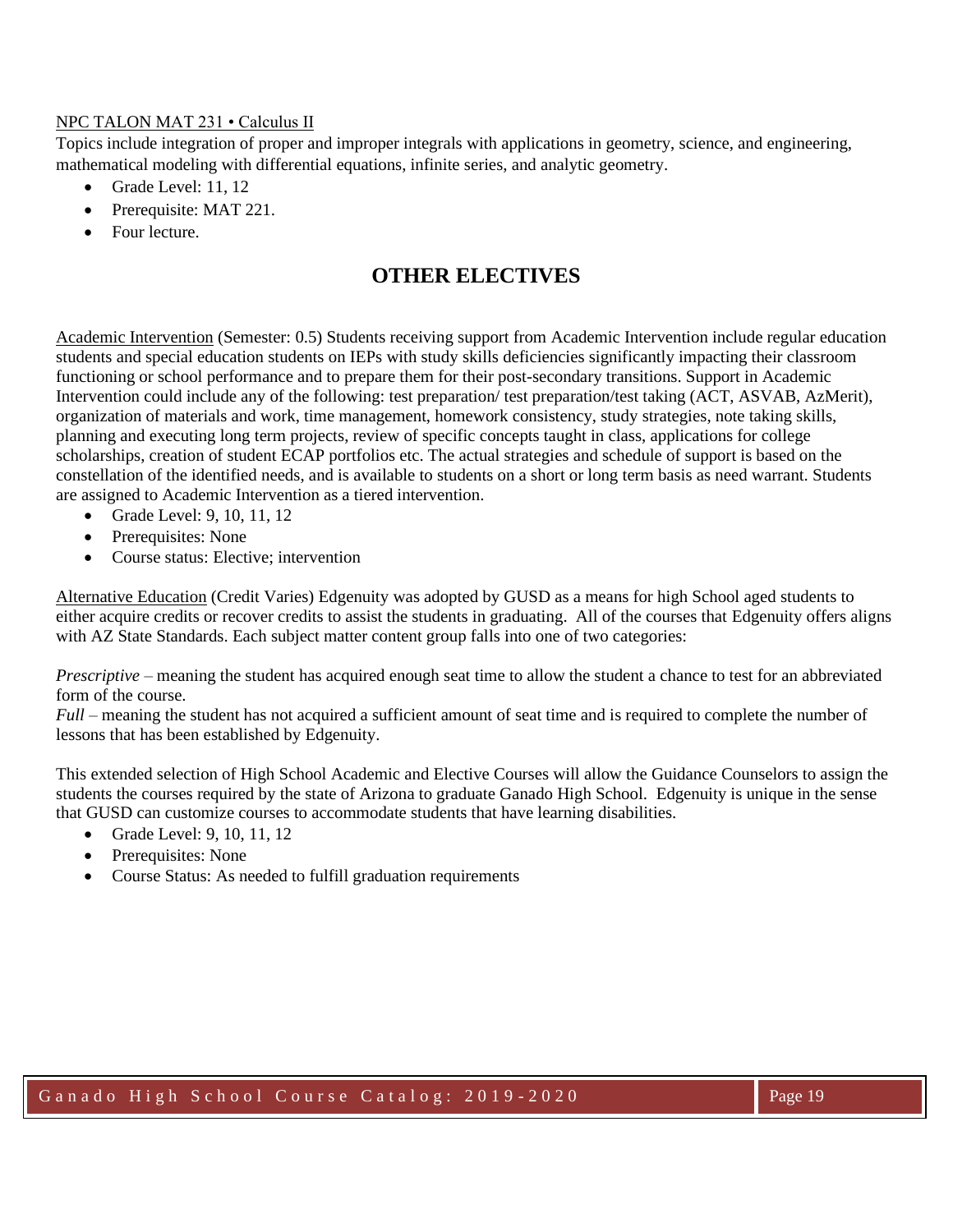# **PHYSICAL EDUCATION COURSES**

Physical Education (Semester: 0.5 Credits) This course is designed to introduce exercise and conditioning procedures. Students will earn basic skills necessary to participate in a variety of individual and team sports throughout the semester. Course concepts include fitness, total wellness, conditioning and sportsmanship. Units include volleyball, basketball, soccer, and football.

- Grade Level: 9, 10, 11, 12
- Prerequisites: None
- Course Status: Required

Health (Semester: 0.5 Credits) (Requirement: 14 Years of Age) GHS Health course will emphasize lifelong healthy habits relating to exercise, nutrition, personal well-being, and safety. There is also a focus on mental, emotional, sexual, and social health, along with awareness of substance abuse, growth and development, and disease prevention. (All topics are taught with respect to Navajo culture.)

- Grade Level: 9
- Prerequisites: None
- Course Status: PE/Health

Adapted Physical Education (Semester: 0.5 Credits) This course allows students with disabilities participate in various fitness programs, lifetime sport activities and a weight room program. The purpose of the class is placed on cultivating lifetime/recreational activities as well as health and wellness that will nurture students in such a way as to build selfesteem and self-confidence in a school as well as community setting. Non-disabled students will also be enrolled in the course to foster team building, mentorship, and to assist with the various activities performed on a daily basis. Nondisabled students must receive permission from the RLS teacher and the principal before enrolling in the course.

- Grade Level: 10, 11, 12
- Prerequisites: None
- Course Status: Elective

Weights (Semester: 0.5 Credits) This course is for the beginner or recreational weightlifter. The emphasis is on the proper form for the basic movements, safety, terminology and overall fitness. The students will be exposed to various types of lifting (circuit, power, and speed and agility training). Strength levels and cardiovascular fitness will be tested throughout the course of the semester.

- Grade Level: 10, 11, 12
- Prerequisites: None
- Course Status: Elective, fulfills Physical Education requirements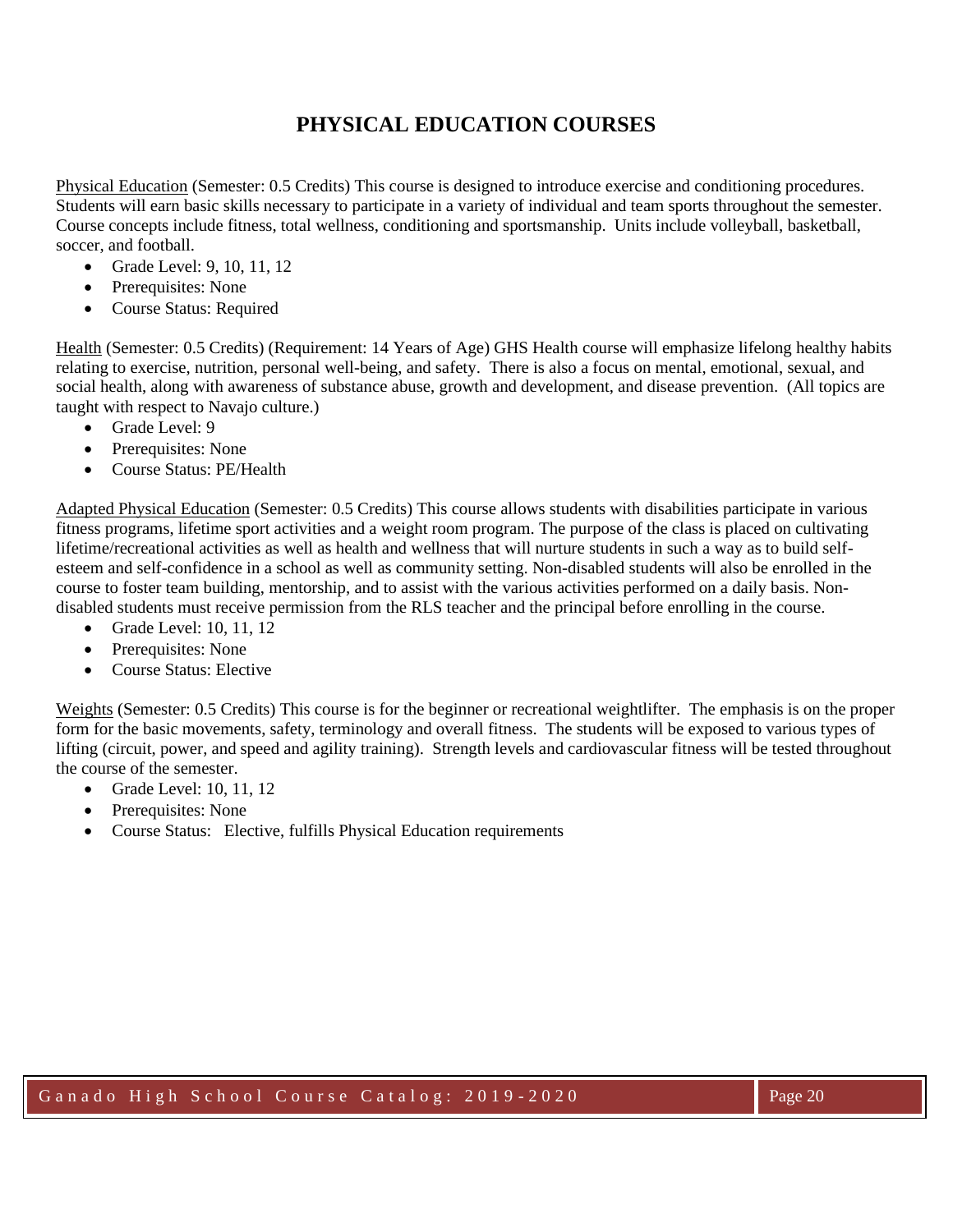## **SCIENCE COURSES**

Anatomy HHA (Full Year: 1.0 Credits) Anatomy for Home Health Aide is a course that will enable students to develop an understanding of the structures of the human body. Students will also learn the mechanisms for maintaining homeostasis within the human body. This course will involve laboratory activities, projects, disease and disorder, textbook material, models, diagrams, journal writings, and clinical studies. This course is a prerequisite for Home Health Aide III. **A science fair project using the scientific method is required.** 

- Grade Level: 11, 12
- Prerequisites: Biology
- Course Status: Elective; fulfills science requirement

Anatomy & Physiology Pre-Med (Full Year: 1.0 Credits) Anatomy & Physiology Pre-Med is a study of the structure and function of the human body including the endocrine, cardiovascular, immune, lymphatic, respiratory, digestive, urinary, and reproductive systems, with emphasis on the interrelationships among these systems, functions of cells and tissues, and regulation of physiological functions involved in homeostasis. Students will learn blood typing, muscle action, cranial nerve functions, bodily function in both healthy and diseased states, and bioethics with consideration to the Navajo culture. This course is preparation for advanced biological studies, biomedical nursing, and other medical and science based careers. This course includes laboratory experiences, classroom activities, lecture, and text based student learning. **A science fair project using the scientific method is required.** 

- Grade Level: 11, 12
- Prerequisites: Passing Credit received for Biology, (Chemistry Credit Preferred.)
- Course Status: Elective; fulfills science requirement

Astronomy (Semester: 0.5 Credits) (Course offered in Spring only) This Astronomy course covers what is beyond the planet Earth and our atmosphere. Students will be introduced to Cosmology with respect to the Navajo traditional String Stories and the creation of the Universe. Students will study the development of the planets, celestial bodies, solar systems, and galaxies. This course will also teach about the History of Astronomy and how it developed into the study it is today. Exploratory instruments and apparatuses will be examined and used. This course will include one or more field work lessons after school hours with permission granted to students who have available transportation. (Student families will be invited to attend the evening class.) **A science fair project using the scientific method is required.**

- Grade Level: 11, 12
- Prerequisites: Passing Credit received for Biology
- Course Status: Elective, fulfills science credit

Biology (Full Year: 1.0 Credits) Biology is the study of life. Students will examine the fundamental facts and concepts essential to the understanding of life on Earth, as organized in the Arizona State Science Standards. These topics include but are not limited to the Cell, the molecular basis of heredity, interdependence of organism, biological evolution, matter, energy and organization in life systems. The students will learn basic scientific themes and skills important to scientific study. **A science fair project using the scientific method is required.** 

- Grade Level: 10
- Prerequisites: Credit for  $9<sup>th</sup>$  Grade Physical Science or Earth Science must be attained prior to Biology
- Course Status: Science credit; Required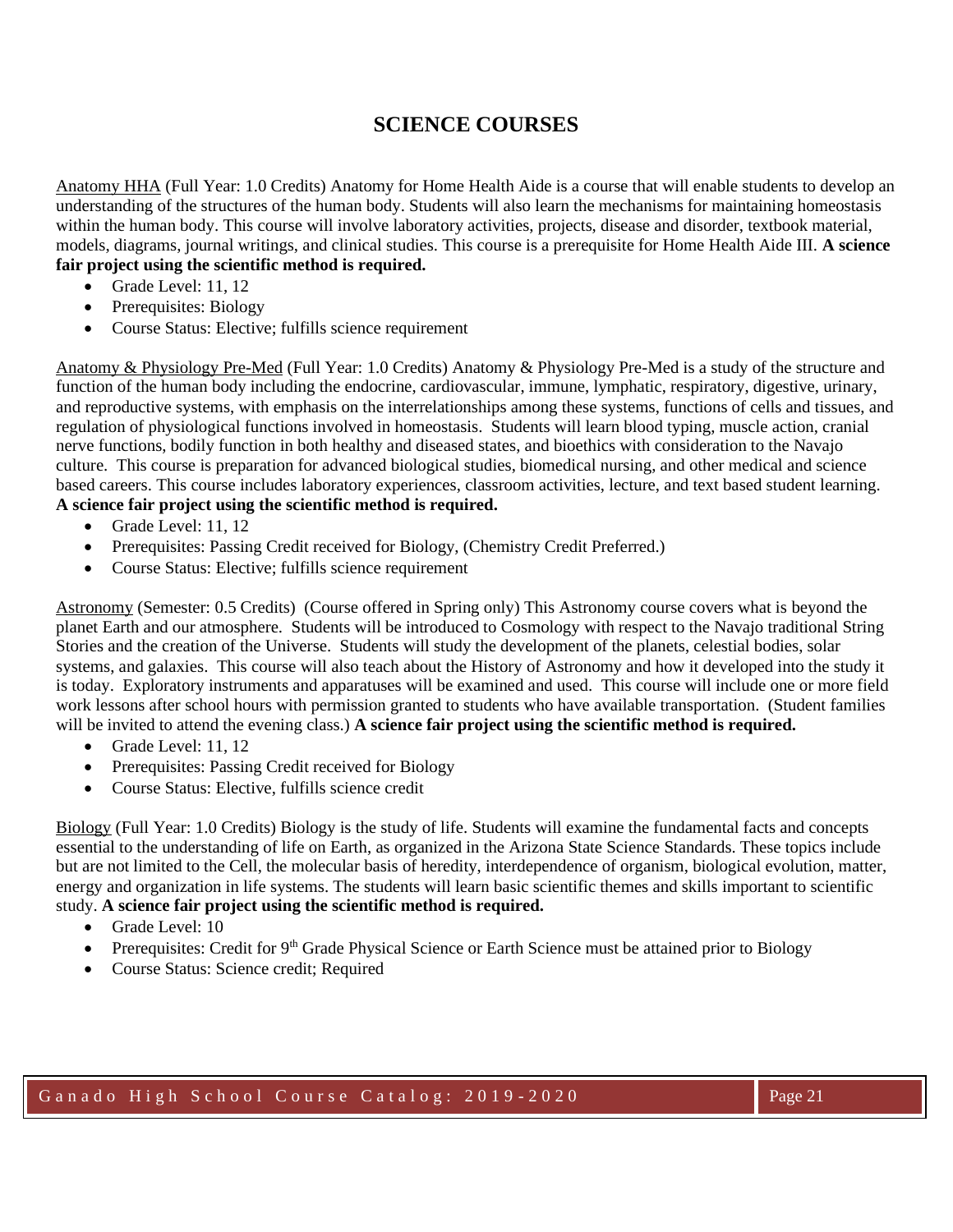Chemistry I/Chemistry I Lab (Full Year: 1.0 Credits) Chemistry is the study of matter and its interaction with energy. Students will study concepts as articulated by the Arizona State Science Standard including but not limited to Structure and Properties of Matter, Conversation of Energy and Increase in Disorder, Chemical reactions, and Interactions of Energy Matter. The students will receive lab credit. **A science fair project using the scientific method is required***.* 

- Grade Level: 11, 12
- Prerequisites: Algebra II pre and/or co-requisite, or instructor recommendation
- Course Status: Elective: fulfills science requirement

Chemistry II/Chemistry II Lab (Full Year: 1.0 Credits) In this course, students will have a deeper understanding about the field of chemistry and its application to living things. The first semester will deal with organic compounds such as hydrocarbons, functional groups and its derivatives. The second semester will deal with biochemistry that involves biomolecules such as carbohydrates, nucleic acids, lipids, and proteins. Experiments will align with the topics and state standards. This course is designed for students who want to pursue a science or medical related degree in college. *A science fair project using the scientific method is required.* 

- Grade Level: 11, 12
- Prerequisites: Biology, Chemistry I
- Course Status: Elective; fulfills science requirement

Environmental Science (Semester: 0.5 Credits) Environmental Science is the study of Earth's life support systems, including ecosystem functions, and how human activities interact within these systems and have impacted them over time. This course looks at specific environmental issues that affect humans today, as well, such as water usage, food and agriculture, pollution, energy consumption, atmosphere, wildlife, and natural resources. Students will explore solutions in sustainability for the future and in lowering negative human influences on the environment. This course also explores how the influences of human interactions have affected the environment and local ecosystem of the Navajo Nation. Students will use the Scientific Method, set up experiments, create Scientific models, use observation skills, practice the ability to infer, exercise their measurement abilities, and use quantitative analysis (MATH) and vocabulary comprehension (READING). **A science fair project using the scientific method is required.**

- Grade Level: 11, 12
- Prerequisites: Passing Credit received for Biology, (Chemistry Credit Preferred.)
- Course Status: Elective, fulfills science credit

Geology (Semester: 0.5 Credits) (Course offered in fall only) Geology introduces the concepts of the Earth's processes and the materials it uses. In this course students will explore plate tectonics, seismology, volcanism, rock formation, mineral identification, soils, and how humans use Earth's energy and minerals for resources. Students will also be able to decipher a timeline of the planet Earth based on fossil and rock evidence. An exploration the Navajo Nation formations will give a hands-on experience. (This course may include outdoor exploration, field work, a field trip, Saturday meet ups once a month in all weather, and will include a once-a-week (voluntary) after school activity for extended labs. Parent permission is needed for students to handle a rock saw, rock hammers, and lapidary equipment for students aged 17 or older. **A science fair project using the scientific method is required.**

- Grade Level: 11, 12
- Prerequisites: Passing Credit received for Biology, (Chemistry Credit Preferred.)
- Course Status: Elective, fulfills science credit

Hydrology (Semester: 0.5 Credits) This course covers Earth's Water Cycle that interacts between the atmosphere, the Earth, and the oceans. Students will learn the basic physical Hydrologic processes, including evaporation, transpiration, precipitation, snow melt, surface runoff, infiltrations, groundwater, aquifers, natural water storage, and will discover the importance of both fresh water and salt water on our planet. Students will also examine how water affects atmospheric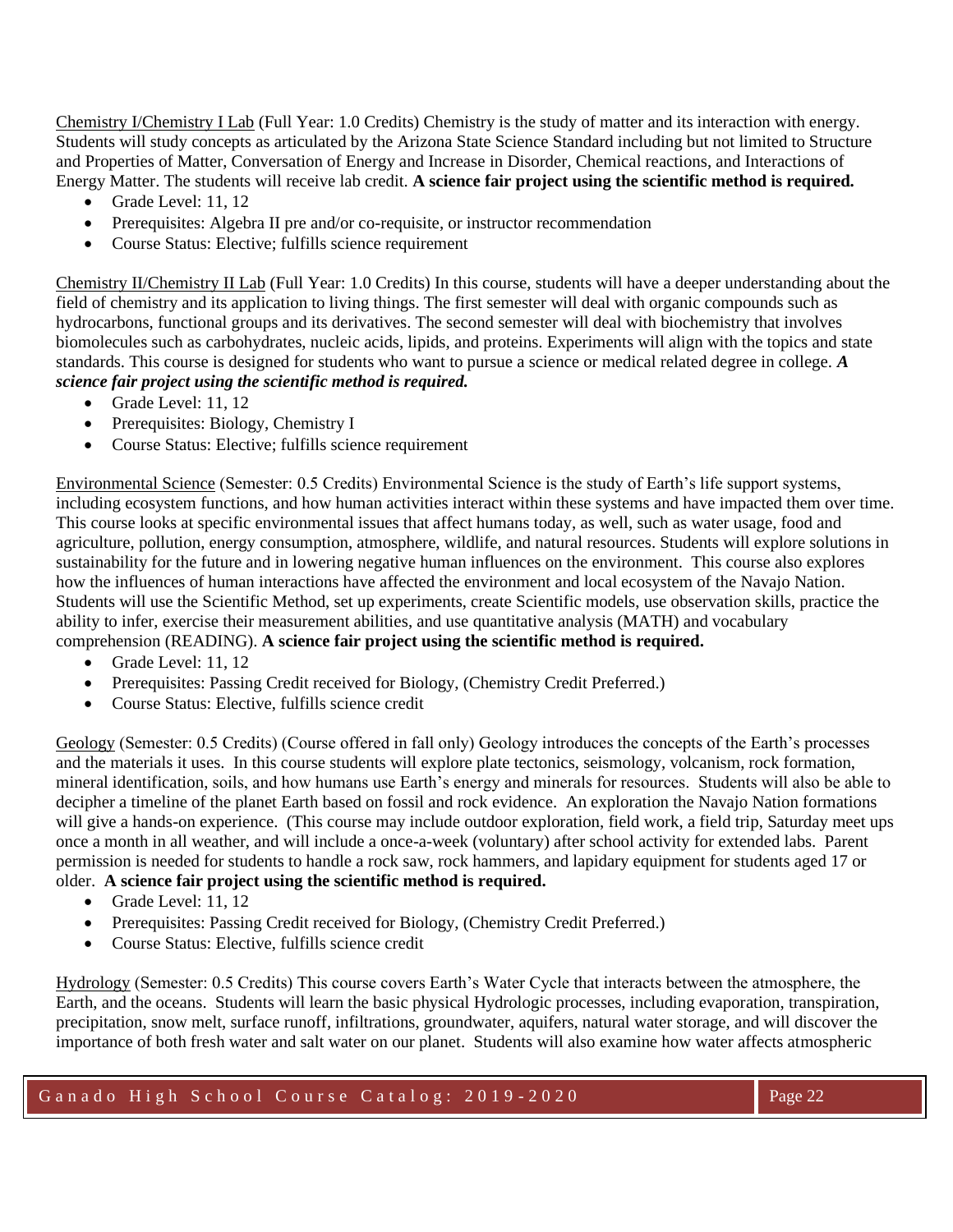conditions and climate, and will look at Cryology, (Earth's frozen water system.) They will explore how humans impact the natural water systems and how, in turn, it impacts societies, especially their own on the Navajo Reservation. This includes pollution, water as an energy resource, conservation, water shortages, and water distribution and management. Students will use the knowledge they gain to generate ideas they can put into play to assist in water management. **A science fair project using the scientific method is required.**

- Grade Level: 11, 12
- Prerequisites: Passing Credit received for Biology
- Course Status: Elective, fulfills science credit

Meteorology (Semester: 0.5 Credits) Meteorology explores Earth's atmospheric systems and the physical processes associated with weather and climate. Students will explore weather forecasting, reading weather maps, air movement, cyclogenesis, severe weather, and will learn to predict storm movement. This course will also help students understand how weather, climate, and humans interact and impact each other. Students will do field work to explore the effects of weather on the Navajo Nation and discover how climatic conditions developed the Society they live in today. This course may include field work in all outdoor weather conditions. **A science fair project using the scientific method is required.**

- Grade Level: 11, 12
- Prerequisites: Passing Credit received for Biology
- Course Status: Elective, fulfills science credit

Physical Science (Full Year: 1.0 Credits) Physical Science is an introduction to the history and nature of Science. It explores the basic concepts of Physics, Chemistry, and Earth Sciences, and examines the relationship between them and the Biological factors and Life Sciences on our planet. In this course, students will first focus on learning the Scientific Method, basic fundamentals of laboratory practices and safety, and develop necessary skills to help them succeed in their high school Science career. Abilities they will cultivate include, (but are not limited to,) using logical reasoning, creating and deciphering qualitative and quantitative data, developing curiosity, and how to improve their researching skills. Students will learn to build Scientific models and draw diagrams, create Scientific research papers, create and present Power Point presentations, and, to assist them in making future educational choices, explore careers available in Science. **A science fair project using the scientific method is required.**

- Grade Level: 9
- Prerequisites: None
- Course Status: Science credit; Required (must pass to continue to Biology)

Physics with Lab (Full Year: 1. 0 Credits) Physics is the study of matter in motion. Students will study concepts as articulated by the Arizona State Science Standard including but not limited to kinematics, Newton's laws of motion, energy and momentum conservation, and rotational motion. The students will receive a lab credit. **A science fair project using the scientific method is required.**

- Grade Level: 12
- Prerequisites: Algebra II and Chemistry  $11<sup>th</sup>$  Grade with instructor's recommendation only
- Course Status: Elective; fulfills science requirement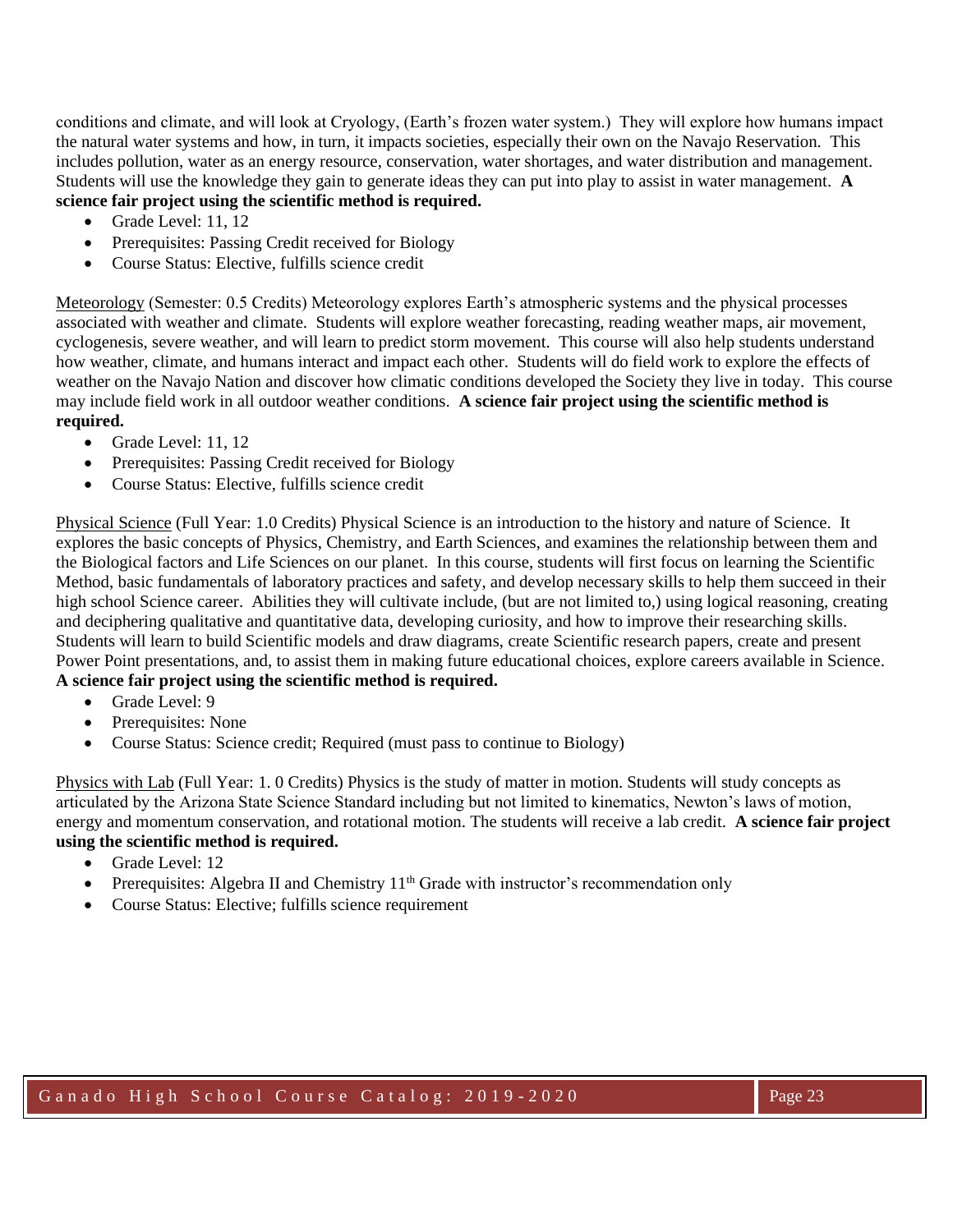# **SOCIAL STUDIES COURSES**

United States Government (Semester: 0.5 Credits) The United States Government course explores the structure and the function of federal, state and local governments. There will be six units discussed that explore: the foundations of American government; their political behavior; the legislative, executive and judicial branches; the Arizona government; and tribal government. Outside projects include civic duty and reading, writing, and research; with high emphasis on current event awareness. Students are required to take a civics exam similar to the exam given to individuals that wish to become citizens of the United States.

- Grade Level: 12
- Prerequisites: Successful completion of U.S./Arizona History
- Course Status: Required

Economics (Semester: 0.5 Credits) Economics is an introduction to the fundamentals of a market-based economy. The course object is for students to understand how market forces work in the production and consumption of good and labor markets. Topic includes: economic scarcity; supply and demand; alternative economic systems; the role of unions; international; trade; taxation and the role of government in the American economy. The course will include both theoretical and practical applications.

- Grade Level: 11, 12
- Prerequisites: None
- Course Status: Required

AP United States Government and Politics (Semester: 0.5 Credits) This Advanced Placement course introduces students to key political ideas, institutions, policies, interactions, roles, and behaviors that characterize the political culture of the United States. The course examines politically significant concepts and themes, through which students learn to apply disciplinary reasoning assess causes and consequences of political events, and interpret data to develop evidence-based arguments.

- Grade Level:  $12<sup>th</sup>$  Grade
- Prerequisites: None
- Course Status: Core/Elective

AP Microeconomics (Semester: 0.5) This Advanced Placement course is designed to provide students with a thorough understanding of the principles of economics as they apply to individual decision-making units, including individual households and firms. Students taking the course will spend time examining the theory of consumer behavior, the theory of the firm, and the behavior of profit-maximizing firms under various market structures. They will evaluate the efficiency of the outcomes with respect to price, output, consumer surplus, and producer surplus. Student will have an opportunity to examine the behaviors of households and businesses in factor markets, and learn how the determination of factor prices, wages, interest, and rent influence the distribution of income in a market economy. Students will also consider instances in which private markets may fail to allocate resources efficiently and examine various public policy alternatives aimed at improving the efficiency of private markets.

- Grade Level: 12
- Prerequisites: None
- Course Status: Required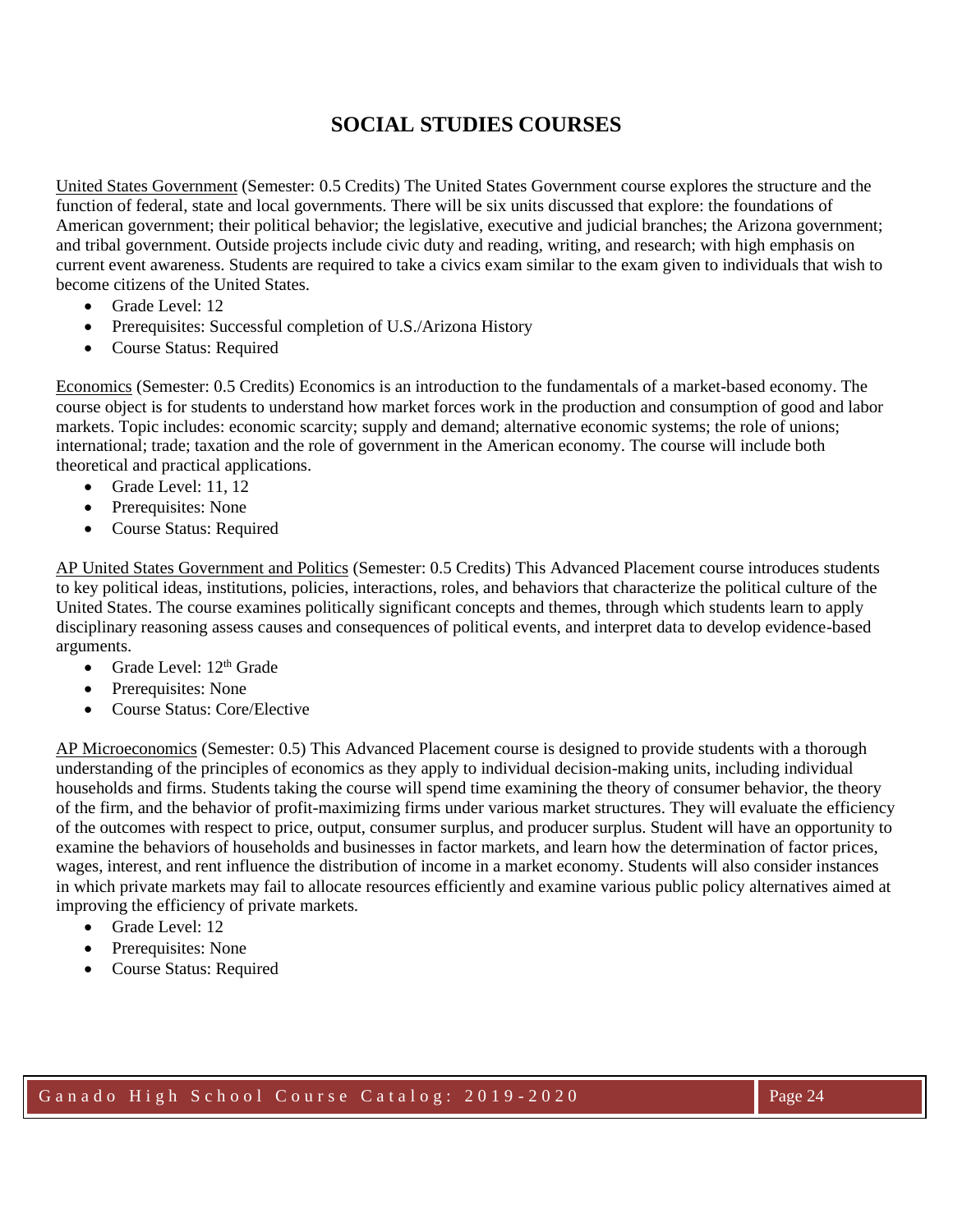World History (Full Year: 1.0 Credits)The topics and units for this course include: the location of important physical and political features; using and interpreting maps; regions of the World; the Developed and Developing World; World Issues and Problems; and Major Eras in World History. This course of World History and World Geography is by studying the relationship of man this environment both chronologically and spatially. The emphasis of this class will be on the study of governments, economics, cultures, societies and religions. Classroom discussion and projects emphasize the Ancient World, the Enlightenment era, the Industrial Revolution, the Nineteenth Century, The Effects of WWI and WWII, the Cold War as well as ideologies and independent movements in the developing and developed world.

- Grade Level: 10
- Prerequisites: None
- Course Status: Required

AP World History (Full Year: 1.0 Credits) This Advanced Placement course is designed to be the equivalent of a two semester introductory college or university world history course. In AP World History students investigate significant events, individuals, developments, and processes in six historical periods from approximately 8000 B.C.E. to the present. Students develop and use the same skills, practices, and methods employed by historians: analyzing primary and secondary sources; developing historical arguments; making historical comparisons; and utilizing reasoning about contextualization, causation, and continuity and change over time. The course provides five themes that students explore throughout the course in order to make connections among historical developments in different times and places: interaction between humans and the environment; development and interaction of cultures; state building, expansion, and conflict; creation, expansion, and interaction of economic systems; and development and transformation of social structures.

- Grade Level: 10, 11, 12
- Prerequisites: None
- Course Status: Core/Elective

Native American History (Full Year: 1.0 Credits) This course will analyze the diversity of Native cultures in North America. Emphasis will be placed on studying Native American history and culture to better understand that specific group of peoples. This course will emphasize particular tribes of the Southwest, their historical leaders, and their role in shaping our nation's history and resisting the Euro-American advancement. Course will discuss these cultures as they developed prior to European contact, then analyze how European contact and colonialization affected them and viceversa. Students will be exposed to a number of guest speakers and a variety of related literature and videos.

- Grade Level: 10, 11, 12
- Prerequisites: None
- Course Status: Elective

Diné History and Government (Semester: 0.5 Credits) The Diné Government course covering aspects of traditional and contemporary Navajo governmental system such as treaties, tribal codes, resolutions, election process, three branches of government, etc. Students will also gain an understanding of Navajo history & culture from oral tradition to European contact as a way of better conceptualizing the Navajo government. The Navajo tribal Government course outline is used as a guide. *This course is required for the Chief Manuelito Scholarship.*

- Grade Level: 9, 10, 11, 12
- Prerequisites: None
- Course Status: Elective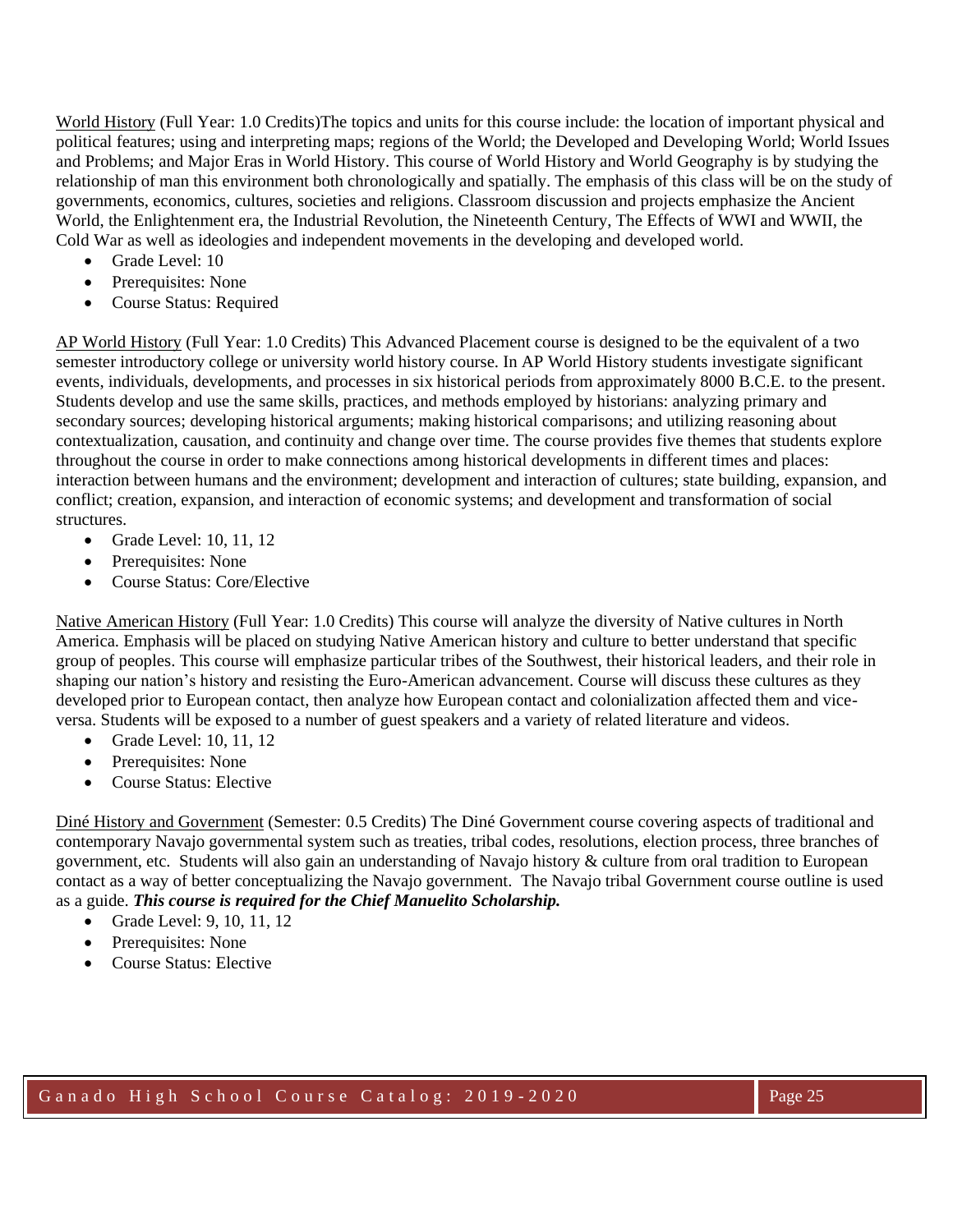Diné History and Government II (Semester: 0.5 Credit) The objective of this course is to build on the foundation set by Diné History and Government I and to examine in more detail specific components of the Navajo tribal Government as well as more recent history and contemporary issues facing the Navajo Nation today. The course is designed to continue concentrating on the structure and function of the Navajo tribal government including legal issues, the responsibilities of legislative, executive and judicial branches, the Local Governance Reform Act…etc. The course brings an overview of the major contributions from each tribal administration and political relationship of the state and federal governments. Outside projects will include research on tribal issues, attending council session and chapter/planning/grazing meetings. The curriculum for this course will be based on the Navajo Tribal Government Course outline and the Diné History and Government Curriculum Guide 9-12 from the Department of Diné Education.

- Grade Level: 11, 12
- Prerequisites: Diné History and Government I
- Course Status: Elective

United States/Arizona History (Full Year: 1.0 Credits) In this course, students examine important people, events, institutions, and concept in the development of the United States and the state of Arizona. Units include Native American (pre-contact). Colonial America; the constitution; westward expansion; slavery; the Civil War; Reconstruction; big business; World War I; The "Roaring 20's"; the Great Depression; World War II; and post-war America. The students are graded on group projects, individual assignments, quizzes and exams.

- Grade Level: 11, 12
- Prerequisites: Successful Completion of World History
- Course Status: Required

AP United States History (Full Year: 1.0 Credits) This Advanced Placement course is a challenging course that is meant to be the equivalent of a freshman college course and can earn students college credit. It is a two-semester survey of American history from the age of exploration and discovery to the present. Solid reading and writing skills, along with a willingness to devote considerable time to homework and study, are necessary to succeed. Emphasis is placed on critical and evaluative thinking skills, essay.

- Grade Level: 11, 12
- Prerequisites: None
- Course Status: Core/Elective

#### NPC TALON HIS 105 • U.S. History to 1877

Survey of the history of the United States from its beginning through the Civil War and Reconstruction.

- Grade Level: 11, 12
- Prerequisite: Satisfactory placement.
- Three lecture.

#### NPC TALON HIS 106 • U.S. History since 1877

Survey of the history of the United States from the post-Civil War Reconstruction period to the present.

- Grade Level: 11, 12 Prerequisite: Satisfactory placement.
- Three lecture.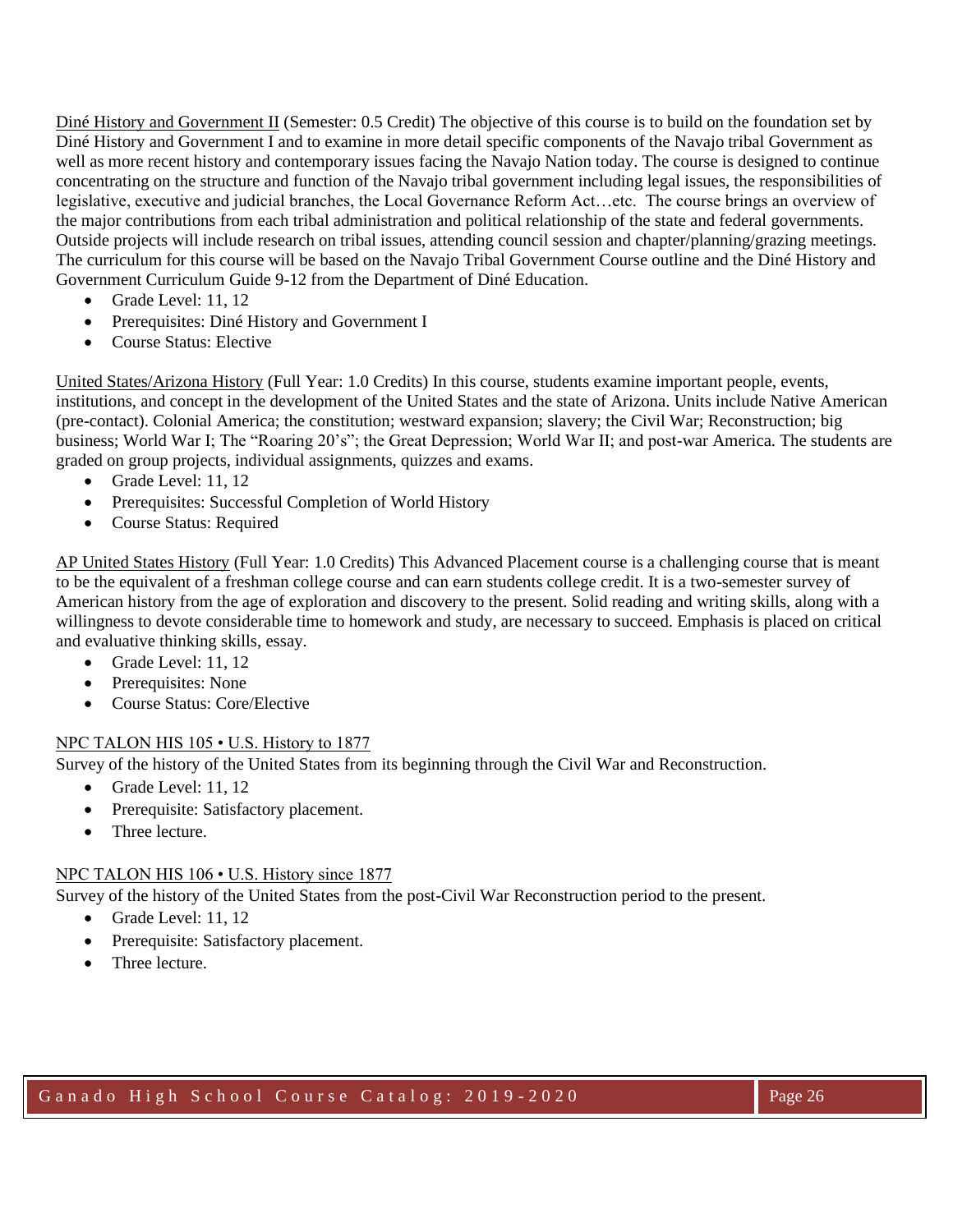#### NPC TALON ECN 211 Principles of Macroeconomics

Study of the economic system as a whole, including the level of employment and diversity in income, fiscal and monetary policies, and the role of government in the economy. Also covered are economics of resource issues related to market failure and sustainability.

- Grade Level: 12
- Prerequisite: Satisfactory placement.
- Three lecture.

#### NPC TALON POS 110 • American Government

Introduction of various aspects of the national government: constitutional framework, structures, courts, Congress, presidency, interest groups and political parties. Satisfies teacher certification requirements for U.S. Constitution.

- Grade Level: 11, 12
- Prerequisite: Satisfactory placement.
- Three lecture.

#### NPC TALON ANT 102 - Cultural Anthropology

Introduction to culture and language. Includes variations in subsistence strategies, social organization, religion, and disease theory systems. Patterns of culture change and the modern world system.

- Prerequisite: Satisfactory placement
- Three lecture

#### NPC TALON PSY 101 – Introduction to Psychology

Survey of the science of psychology including history and systems, physiology, development, sensation and perception, learning theory, abnormal psychology, personality, and memory and cognition.

- Prerequisite: Satisfactory placement.
- Three lecture.

#### NPC TALON PSY 240 – Developmental Psychology

A survey of the issues and concepts dealing with age-related behavior and developmental changes during each different period of our life span from conception through old age and death. Current research in human development includes the physical, cognitive, and psychosocial development of each period of the life span.

- Prerequisite: Satisfactory placement.
- Three lecture.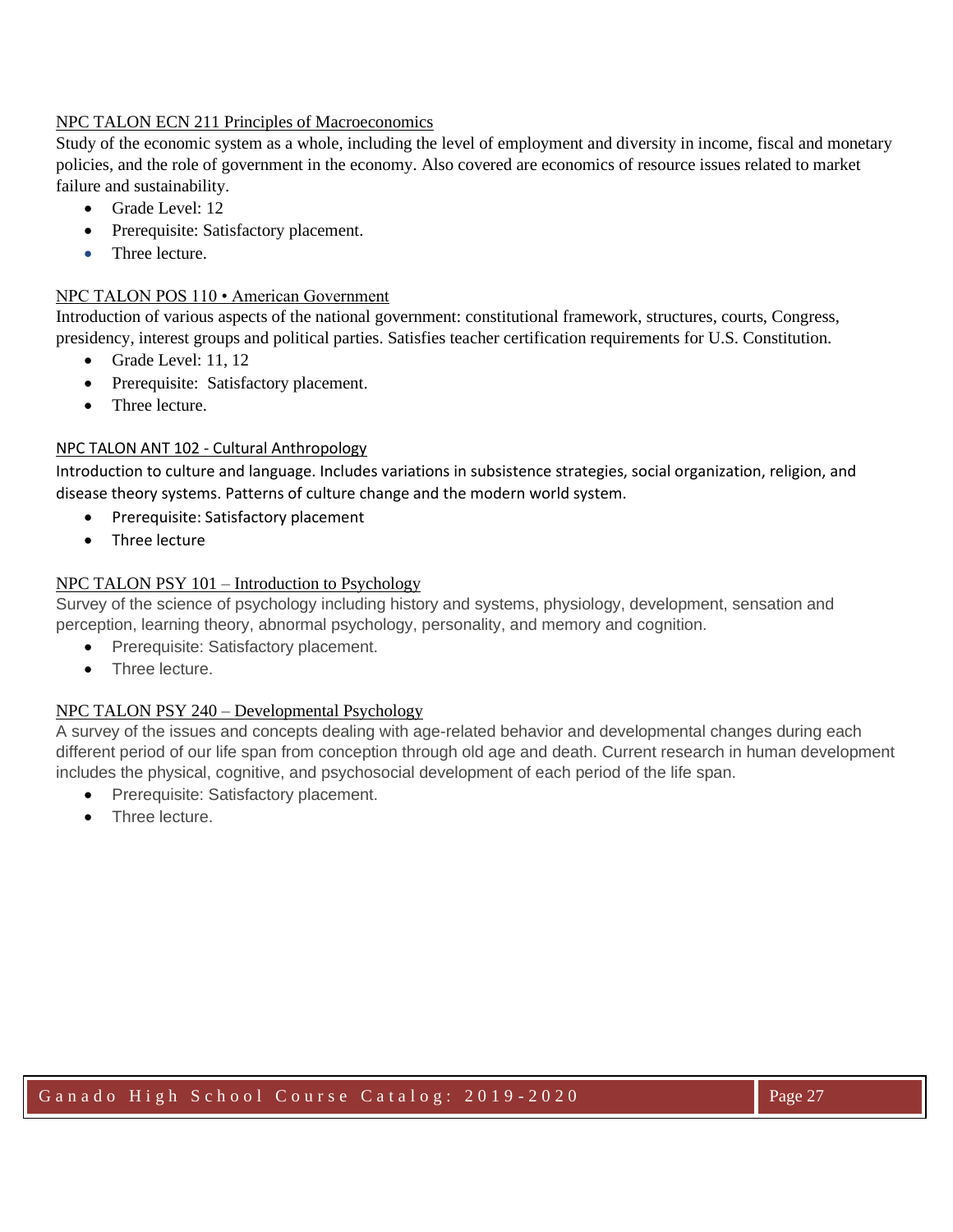# **CAREER AND TECHNICAL EDUCATION (CTE) COURSE DESCRIPTIONS**

Career Exploration (Semester: 0.5 Credits) Career Exploration is the foundation experience within the Career and Technical Education (CTE) Delivery System supporting the successful transition to the high school CTE Preparation programs. The standards are addressed in career exploration and core skill development common to virtually all occupations. Students will be introduced to States Career Clusters, as well as, provided opportunities for instruction supported by a flexible learning environment, appropriate technology and support systems. The CTE Department will also incorporate ECAP/AzCIS for all freshmen.

- Grade Level: 9
- Prerequisites: None
- Course Status: Required for advancement in the CTE program

Communications Media Technology (Computer/Business Applications) (Semester: 0.5 Credits) This course will incorporate keyboarding, functions of the computer, and the use of Microsoft Office application using Word, Access, Excel, and PowerPoint. Students will have access to software applications such as Photoshop, Internet, and email for skills training. The students will be evaluated by hands-on activities from the Standards Attainment, quizzes/tests and projects.

- Grade Level: 9, 10, 11, 12
- Pre-requisites: None
- Course Status: Elective

## **ANIMAL SYSTEMS 01.0100.40**

AgriScience I (AG) (Full Year: 1.0 Credits) AgriScience I is designed and structured to enable all students to have a variety of experiences tht will provide an overview of the fields of agricultural science, animal science, plant science, and soil science. AgriScience I is the foundation experience within the Career and Technical Education (CTE) Delivery System supporting the successful transition to the high school CTE Preparation programs. The standards also addresses career exploration and core skill development common to virtually all occupations. Students will be introduce to States Career Clusters, as well as, providing opportunities for instruction supported by a flexible learning environment, appropriate technology and support systems. CTE Department will also incorporate ECAP/AzCIS for all freshmen.

- Grade Level: 9
- Prerequisites: None
- Course Status: Required for AgriScience concentration

AgriScience II (Full Year: 1.0 Credits) Students will continue to build upon their understanding from the introductory level course. Other Standards taught are Animal husbandry, soil conservation, and agriculture operations such as farming, ranching, and agriculture business and natural resources which will be taught through a sequence courses in high school. The teacher will integrate Greenhouse usage in the curriculum. Particular emphasis will be placed on the advantages and disadvantages of technology, a multitude of ethical issues associated with biotechnology, understanding how to be successful individually while also being a "team player", and developing professional practices.

- Grade Level: 10
- Prerequisites: AgriScience I (AG)
- Course Status: Required for AgriScience Concentration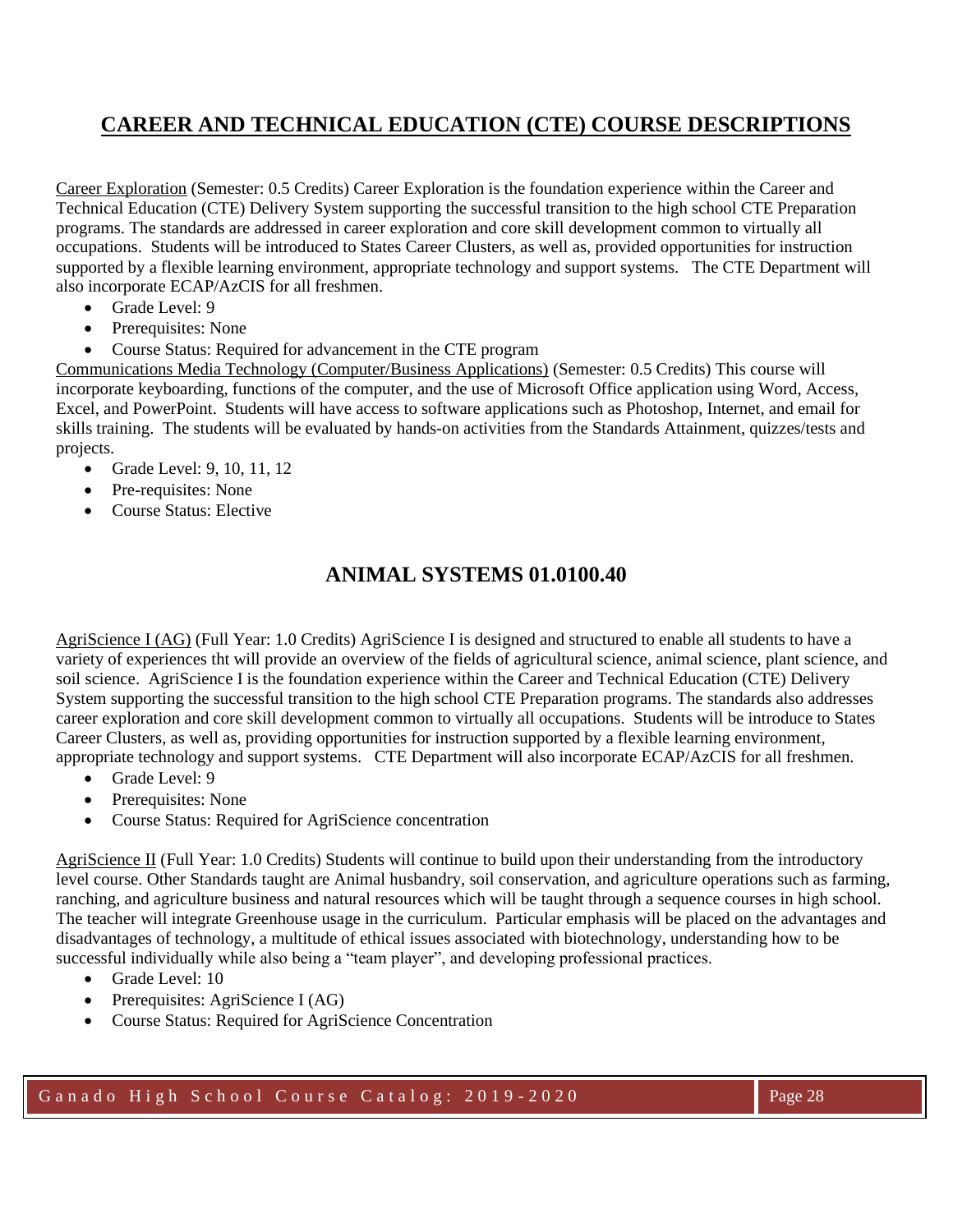AgriScience III (Full Year: 1.0 Credits) Students will explore the more complex biological functions of plants and animals to understand how they translate into the nutritional demands of each respective organism. Understanding the interactions of biological systems within the environment will also be emphasized. Participation in the Ganado FFA Chapter is an integral part of the curriculum. The students will get involved in SAE. The students will also compete in N.A.T.I.V.E. Skills; FFA at the state and national level.

- Grade Level: 11
- Prerequisites: AgriScience II
- Course Status: Required for AgriScience concentration
- Required: 120 hours of lab time (documented lab time)

AgriScience/Vet IV (Full Year: 1.0 Credits) This course provides students with a foundation in the language of veterinary medicine, focusing on prefixes, suffixes, word roots and their combining forms. The knowledge, motivation, and skills necessary to pursue a career in veterinary science. Instructional time will be spent with a Veterinarian to ensure the students gain knowledge in diagnosing diseases and treatments. It is recommended that the student(s) pass the Agriscience course prior to enrolling. Participation in the Ganado FFA Chapter is an integral part of the curriculum. The students will get involved in SAE. The students will also compete in N.A.T.I.V.E. Skills; FFA at the state and national level.

- Grade Level: 12
- Prerequisites: AgriScience III
- Course Status: Required for Veterinarian Science program concentration
- Dual Enrollment: Navajo Technical University, VET-130 (1 credit) Veterinary Medical Terminology
- Required: 120 hours of lab time (documented lab time)

# **ARCHITECTURAL DRAFTING 15.1300.20**

Architectural Drafting I (Full Year: 1.0 Credits) In this course, the student will learn how to develop both Technical drafting review and Architectural Board Drafting Skills. The students will be prepared to demonstrate in Graphic form as well as apply their newly acquired technical drafting skills to complete projects and begin design and develop architectural working drawings by developing Print Reading Skills. The program includes instruction in delineation and drafting projects to various scales. The students will learn technical drawing, the residential design process, plan layouts, lettering skills, sketching skills, dimensioning techniques, math in (Basic Construction Math & Geometry) as related to Drafting and Design Technology.

- Grade Level: 10
- Prerequisites: Career Exploration
- Course Status: Required for Architectural Drafting concentration

Architectural Drafting II (Full Year: 1.0 Credits) In this course the student will learn to apply technical knowledge and skills necessary to plan and prepare scale interpretations of Engineering, and Architectural Board Drafting Projects, enhance the 5 step design process necessary in creating Residential Designs and continue developing and enhancing their Reading Blueprints skills, begin the use of computer-assisted design programs as they relate to drafting and design technology. The students will also compete in N.A.T.I.V.E. Skills; SkillsUSA at the state and national level.

- Grade Level: 11
- Prerequisites: Architectural Drafting I
- Course Status: Required for Architectural Drafting concentration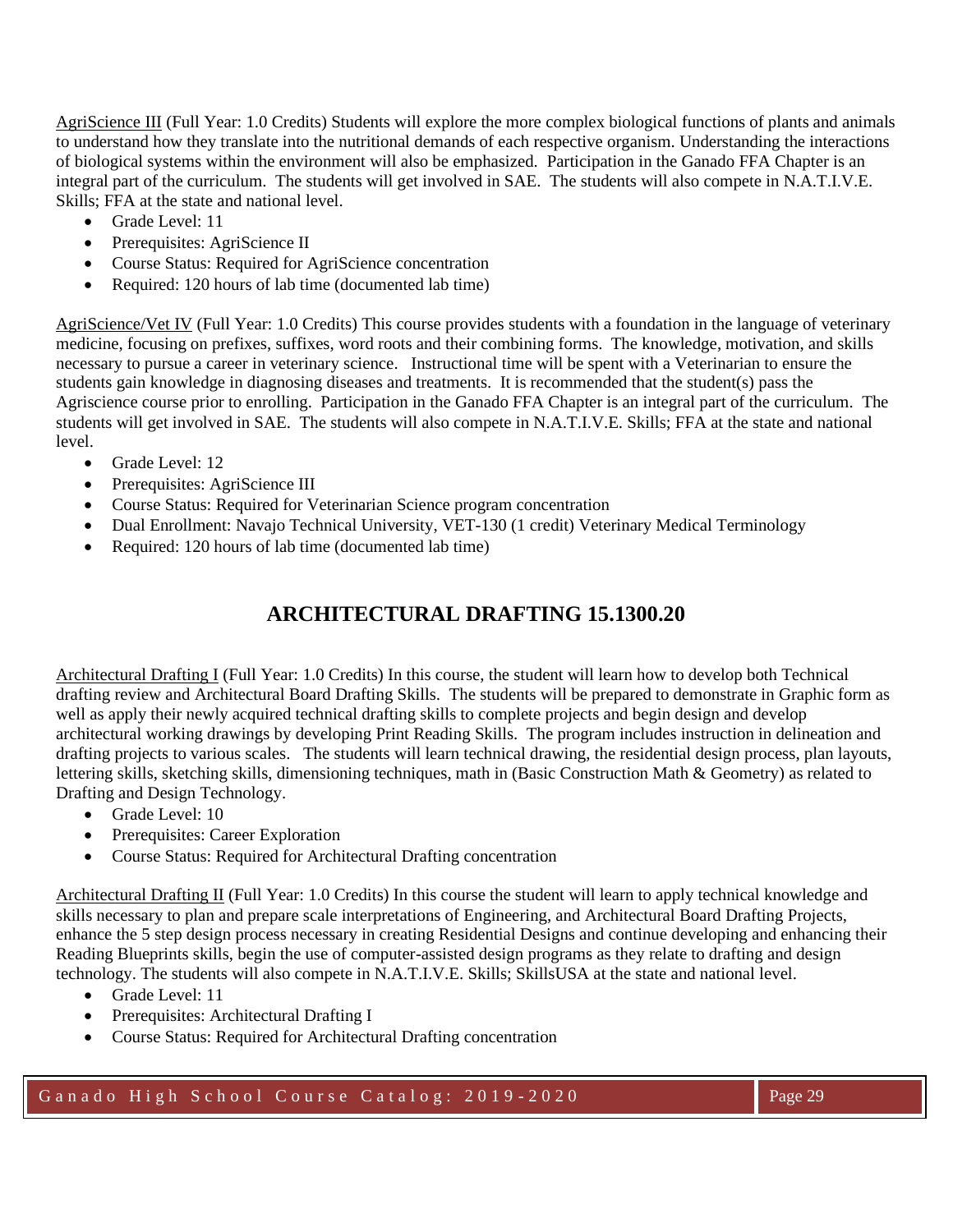Architectural Drafting III (Full Year: 1.0 Credits) This course will advance student from Architectural Drafting II to prepare to increase the knowledge of drafting techniques, this Architectural Board Drafting Program will be focusing on Civil, Electrical, Plumbing & HVAC drafting as they apply to architectural working drawings. This course also includes obtaining a Working Knowledge of the Elements of Construction, Structural Layouts, Details and Designs, Building Material Recognition, Door Schedules, Room Finish Schedules Window Schedules and layouts of other related Crafts as they relate to Architectural Drafting and Design. This course will allow students to be introduced the CAD Drafting Courseware. The students will also compete N.A.T.I.V.E. Skills in SkillsUSA at the state and national level.

- Grade Level: 12
- Prerequisites: Architectural Drafting II
- Course Status: Required for Architectural Drafting concentration
- Dual Enrollment: Navajo Technical University and/or NPC DRF 120 (Technical Drafting I), DRF 130 (Architectural Drafting I), BOC 140 (Print Reading I)
- Required: 120 hours of lab time (documented lab time)

# **CONSTRUCTION TECHNOLOGY 46.0400.20**

Construction Technologies I (Full Year: 1.0 Credits) This course introduces the students to the world of construction. The students will be required to complete the OSHA -10 hour construction safety training. These first year students will also be required to successfully complete the NCCER Core Curriculum. This will also be a year of learning about the SkillsUSA leadership program and how we are affiliated to it.

- Grade Level: 10
- Prerequisites: Career Explorations
- Course Status: Required for Construction Technology concentration

Construction Technologies II (Full Year: 1.0 Credits) This course will introduce the students to basic skills, techniques and requirements to be a productive employee. Students will explore their individual strengths, values and personality traits. Explore a variety of occupational areas, demonstrate planning skills, and develop leaders and teamwork skills required for the workplace. Demonstrate an understanding of academic achievement and performance required for meeting their career goals; evaluate factors contributing to a safe and healthy work environment. A select few may compete in the Region 4, N.A.T.I.V.E and State SkillsUSA

- Grade Level: 11
- Prerequisites: Construction Technology I
- Course Status: Required for Construction Technology concentration

Construction Technologies III (Full Year: 1.0 Credits) This course will advance students from Construction II class and build upon the hands-on experience in planning, designing, and other construction principles. Students will continue to learn the different operations of more advanced hand tools, power tools and stationary machinery. Students will develop a career plan, focus on the Construction Industry, prepare for employability skills, and demonstrate written and oral communication skills. They will be evaluated in leadership and teamwork, understand appropriate workplace behavior, and practice conducting themselves in a safe and healthy manner. Students will also learn valuable job skills for filling out job applications, resumes, and interviews. These students will be able to complete in N.A.T.I.V.E skills and SkillsUSA Regional/State/ National competition. Students will acquire NCCER Certification. This certification is recognized by technical schools, apprenticeships, colleges and universities.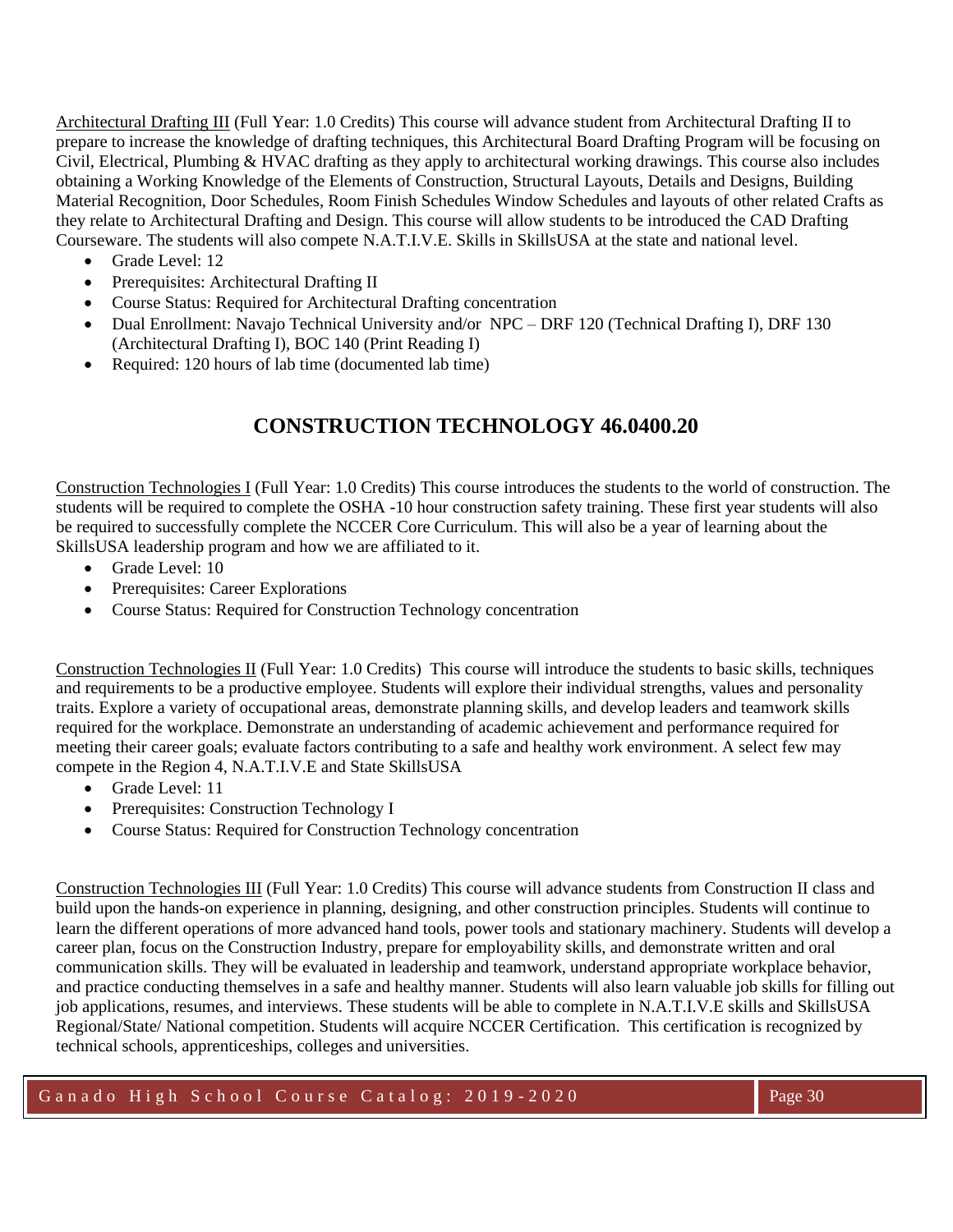- Grade Level: 12
- Prerequisites: Construction Technology II
- Course Status: Required for Construction Technology concentration
- Required: 120 hours of lab time (documented lab time)

## **CULINARY ARTS PROGRAM 12.0500.00**

Culinary Arts I (Full Year: 1.0 Credits) This level II course, students learn to use basic science concepts and practices, exercise safety and sanitation practices in the laboratory, analyze nutritional problems, validate chemical and physical changes in food, examine the use of technology in food production development, develop an employment plan and demonstrate job search skills. The assessment will base on competency attainment such as quizzes/tests, observation, and workplace learning. Students will be required to document their hours spent in the lab. Students will also be required to obtain a Navajo nation food handlers card.

- Grade Level: 10
- Prerequisites: Career Exploration
- Course Status: Required for Culinary Arts Program concentration

Culinary Arts II (Full Year: 1.0 Credits) This course will allow students to spend lab days in our professionally equipped commercial kitchen learning safe food handling, safe equipment operation and knife skills, preparation of health restaurant menus, breakfast foods, sandwiches, salads, garnishes, fruits and vegetables. The National Restaurant Associate provides Pro-Start I learning materials. Opportunities are provided for industry-related field trips to restaurants and food shows as well as culinary competition in FCCLA. Students will pay for their FCCLA dues. The assessment will base on competency attainment such as quizzes/tests, observation, and workplace learning. These students will be able to compete in N.A.T.I.V.E skills and other competitions as needed. Online assessment is required for all students. Students will also be eligible to compete in CCAP. **Students will participate in one catering event after hours and one catering event during class time.** 

Grade Level: 11

- Prerequisites: Culinary Arts I
- Course Status: Required for Culinary Arts Program concentration
- Dual Enrollment: Coconino CCC- HRM 140
- Required: 140 hours of lab time (documented lab time)

Culinary Arts III (Full Year Block: 2.0 Credits) This course allow students to spend lab days in our professionally equipped commercial kitchen learning customer service, inventory control, preparation of potatoes, grains, desserts, baked goods, meat, poultry, seafood, stocks, soups and sauces. The National Restaurant Associate provides Pros-Start II learning materials. Hands-on experiences include food prep for small and large community groups and catering. Opportunities are provided for industry-related field trips to restaurants and food shows as well as culinary competition in FCCLA. Students will pay for their FCCLA dues. The assessment will base on competency attainment such as quizzes/tests, observation, and workplace learning. These students will be able to compete in N.A.T.I.V.E skills and state level competitions. Students will also be eligible to compete in CCAP. Online assessment is required for all students. Students are required to receive their ServSafe Certification in the spring. **Students will participate in two catering events after hours and two catering events during class time.**

• Grade Level: 12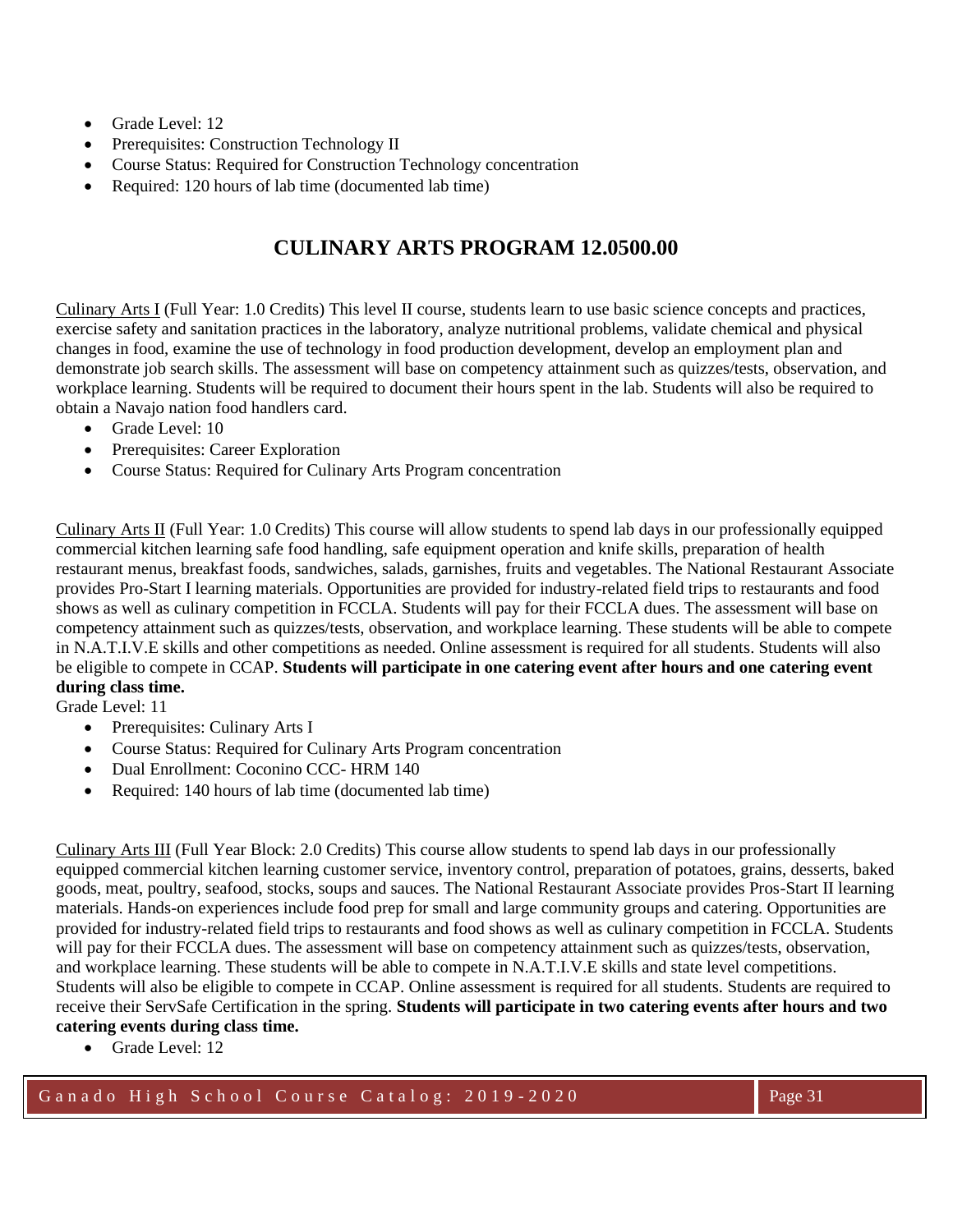- Prerequisites: Culinary Arts I
- Course Status: Required for Culinary Arts Program concentration
- Dual Enrollment: Coconino CC HRM 240
- Required: 140 hours of lab time (documented lab time)

## **GRAPHIC DESIGN 10.0200.30**

Graphics & Web Design I (Full Year: 1.0 Credits) This program is designed as a state-recognized sequence of courses. Each CTE standards are cross-walked with the Arizona Academic standards. This course is an instructional experience that provides the students to explore the field of Multimedia Technology through career survey, job search strategies, employability skills, communication skills, participate in leadership activities in a state recognized student organization (SkillsUSA), understand problem solving and critical thinking skills, basic knowledge in safety procedures, recognize security issues in computer usage, economic principles and legal and ethical issues.

- Grade Level: 10
- Prerequisites: Career Explorations
- Course Status: Required for Graphic Design concentration

Graphic Design II (Full Year: 1.0 Credits) This course involves students in career preparation activities such as individual career planning, preparation for employment, the demonstration of both oral and written communication skills, the demonstration of work ethics, the evolution of the desktop publishing and printing industry, the use of iMacs computers with the latest Adobe software for desktop publishing and the opportunity to participate in leadership activities in SkillsUSA. These students will be able to compete in Skills N.A.T.I.V.E and SkillsUSA State/National competitions.

- Grade Level: 11
- Prerequisites: Graphic & Web Design I
- Course Status: Required for Graphic Design concentration

Graphic Design III (Full Year: 1.0 Credits) In this course students are preparing their skills in desktop publishing using Adobe Creative Suite 5 to produce various assigned projects such as logos, resort flyers, identity suites, CD covers, graduation announcements, community fliers, business cards, and magazine covers. Students will be able to participate in a work-based field experience. These students will compete in Skills N.A.T.I.V.E and SkillsUSA State/National competitions. Students will also produce a work ready portfolio to present to perspective employers.

- Grade Level: 12
- Prerequisites: Graphic Design II
- Course Status: Required for Graphic Design concentration
- Dual Enrollment: Northland Pioneer College
- Required: 120 hours of lab time (documented lab time)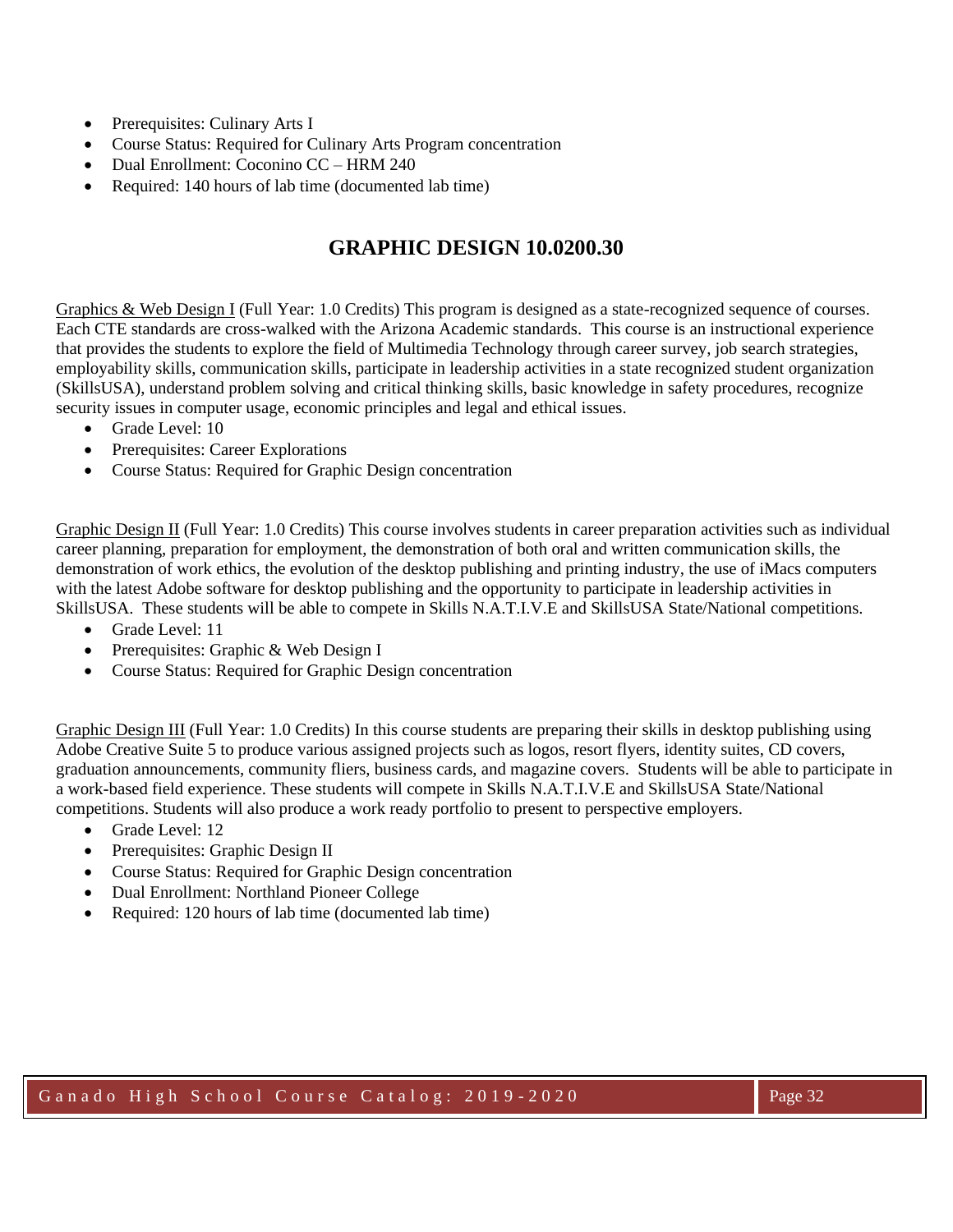# **HOME HEALTH AIDE 51.2602.00**

Home Health Aide I (Health Occupations) (Full Year: 1.0 Credits) This course will ensure students to explore more advance Health Occupational Field and prepare for the Advance Nursing Service Program in performing actual hands-on projects. Students will examine roles and responsibility of the Home Health Care Aide Agency, Demonstrate Ethical and Legal Conduct in all activities; Utilize observation, reporting, and documentation skills, Demonstrate Communication and Cultural Competency. These students will be able to compete in N.A.T.I.V.E skills and HOSA regional/state competitions.

- Grade Level: 10
- Prerequisites: Career Exploration
- Course Status: Required for Home Health Aide concentration

Home Health Aide II (Health Occupations) (Full Year: 1.0 Credits) Students will demonstrate Job Management and Self-Care skills, apply Standards Precautions and Infection Control Measures, Analyze Safety and Emergency Procedures, Examine Nutritional Needs and Food Prep Techniques, Facilitate Home Environment Maintenance, and Utilize Proper Body Mechanics and Back Safety Techniques online to prepare for Home Health Aide III & IV. The students will be able to compete in N.A.T.I.V.E. Skills and HOSA Regional and State Competitions.

- Grade Level: 11
- Prerequisites: Home Health Aide I
- Course Status: Required for Home Health Aide concentration

Home Health Aide III (Medical Terminology) (Semester 1 Block: 2.0 Credits) This course will provide students an overview of medical terminology. The medical terms will be divided into four categories: disease and disorder, surgical, diagnostic, and complementary terms. There will be a focus on anatomy, word parts, and medical terms. An introduction to word parts and human body structure will be the focus of Part I. Part II will deal with body systems. The book provides a pronunciation guide, common skin lesions, types of diagnostic procedures, and plural endings. Appendixes will be helpful in building medical terms. Students will be using interactive Flash cards for the terms. These students will be able to compete in N.A.T.I.V.E skills and HOSA state/national competitions. Students will also earn 3.0 college credits through Northland Pioneer College (NPC), which is a distant learning, dual-enrollment course.

- Grade Level: 12
- Prerequisites: Fundamental to Health Occupations
- Course Status: Required for Home Health Aide concentration
- Dual Enrollment: NPC/ N.A.T.I.V.E. (1008 Medical Terminology)

Home Health Aide IV (DCW) (Semester 2 Block: 2.0 Credits) This is an exciting course that focuses on the basic principles and procedures of patient care. The course prepares individuals to work under the supervision of licensed health care professionals in performing nursing care and services for persons of all ages. After completion of this course, the student can apply for employment with Direct Care Facility once certified. These students will be able to complete in N.A.T.I.V.E skills and HOSA state/national competitions.

- Grade Level: 12
- Prerequisites: Medical Terminology and Human Anatomy and Physiology OR Human Body Systems
- Course Status: Required for Home Health Aide concentration